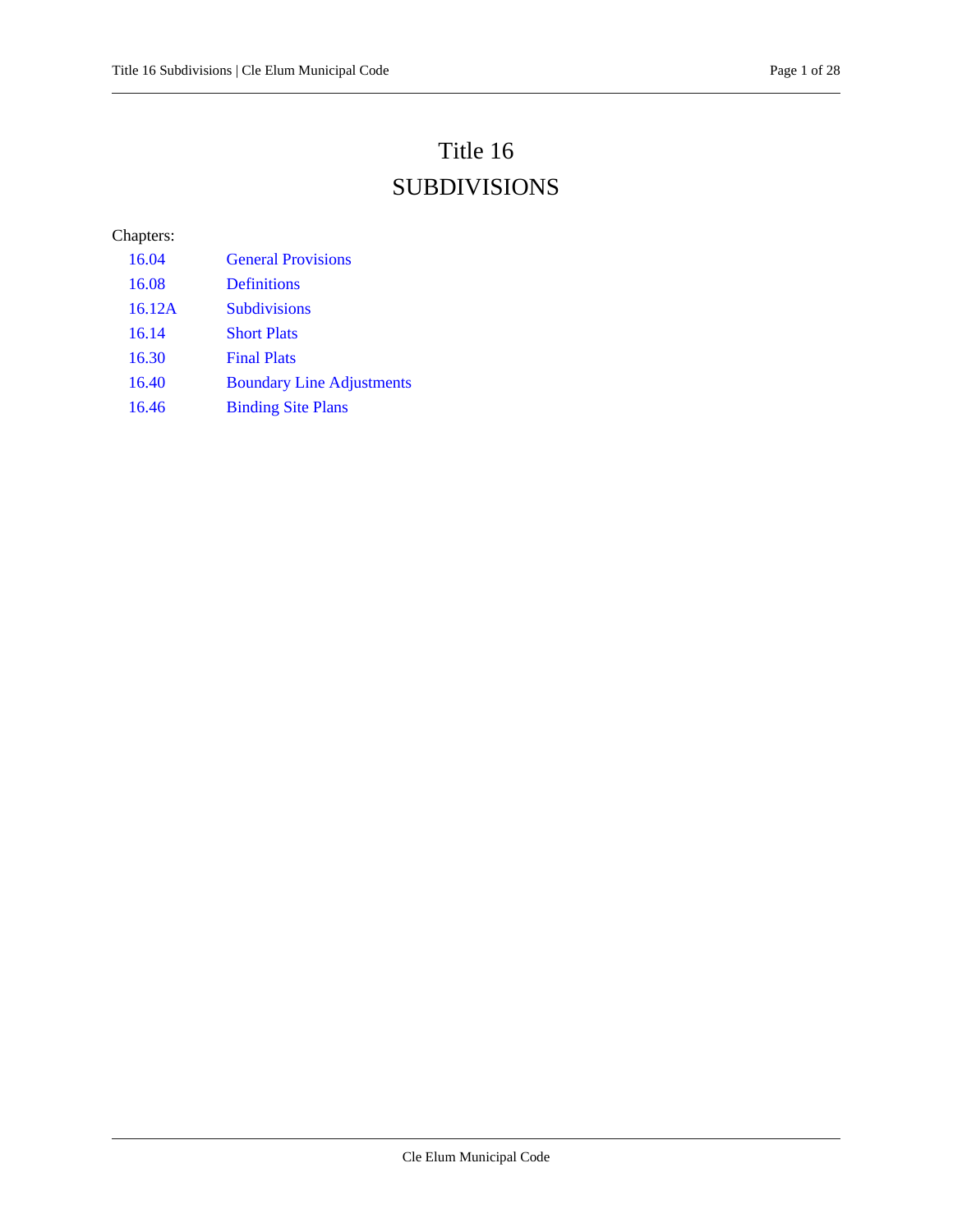## Chapter 16.04 GENERAL PROVISIONS

#### <span id="page-1-0"></span>Sections:

| 16.04.010 | Purpose.                    |
|-----------|-----------------------------|
| 16.04.020 | Administration.             |
| 16.04.030 | $Scope - Authority.$        |
| 16.04.040 | Construction prerequisites. |

## <span id="page-1-1"></span>16.04.010 Purpose.

The purpose of this chapter is to promote the realization of the city's comprehensive plan, to provide reasonable requirements for public streets, community facilities and other public areas; to provide for the health, safety and general welfare of the residents of the city; and to establish development standards and uniform procedures for plats, subdivisions, resubdivisions and dedications of land.

## <span id="page-1-2"></span>16.04.020 Administration.

<span id="page-1-3"></span>Authority for the administration of these regulations shall be vested in the city planner.

## 16.04.030 Scope – Authority.

This chapter is adopted pursuant to the Revised Code of the State of Washington (RCW) Chapter [58.17](https://cleelum.municipal.codes/WA/RCW/58.17) and shall apply to all divisions, redivisions, and plats within the city of Cle Elum.

## <span id="page-1-4"></span>16.04.040 Construction prerequisites.

It is unlawful for any person, firm, or corporation, proposing to make or have made a plat or subdivision of land, to enter into any contract for the sale of, or to offer to sell, any lot tract, or parcel or to proceed with any construction, including grading and excavation unless approval therefore has been made under this chapter. Construction of buildings and dwellings shall be started only after issuance of building permits, and no building permits shall be issued prior to recording of the final plat.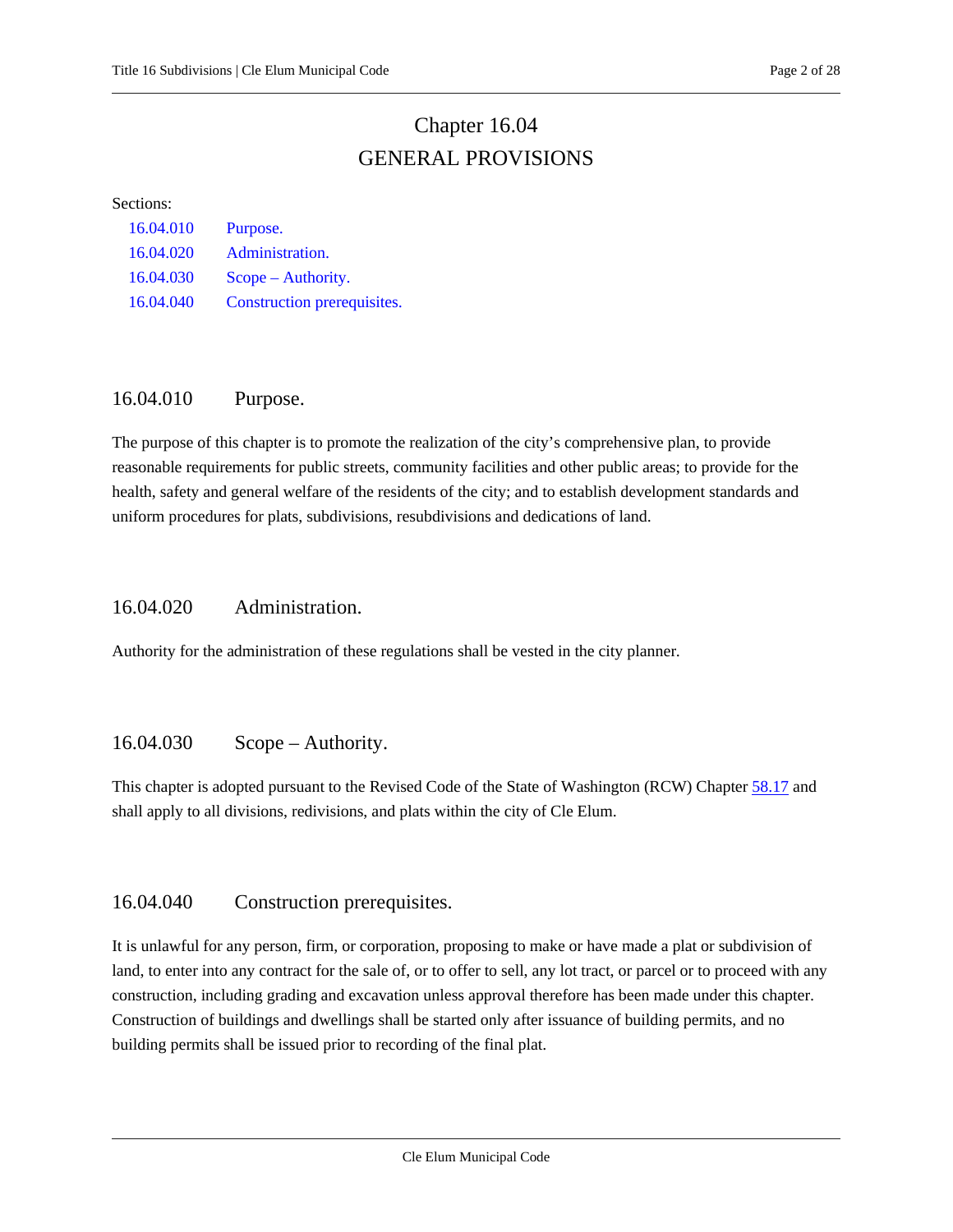# Chapter 16.08 DEFINITIONS

<span id="page-2-0"></span>Sections:

| 16.08.010 | Generally.                              |
|-----------|-----------------------------------------|
| 16.08.020 | Alley.                                  |
| 16.08.030 | Arterial.                               |
| 16.08.035 | Block.                                  |
| 16.08.037 | Boundary line adjustment.               |
| 16.08.040 | Buffer planting strip.                  |
| 16.08.050 | Building setback line.                  |
| 16.08.060 | Comprehensive plan.                     |
| 16.08.070 | Crosswalkway.                           |
| 16.08.080 | Cul-de-sac.                             |
| 16.08.090 | Easement.                               |
| 16.08.100 | Final plat.                             |
| 16.08.110 | Improvements public.                    |
| 16.08.120 | $1$ .                                   |
| 16.08.130 | Major street plan.                      |
| 16.08.140 | Planning commission.                    |
| 16.08.150 | Preliminary plat.                       |
| 16.08.160 | Roadway.                                |
| 16.08.165 | Short plat.                             |
| 16.08.170 | Sidewalk.                               |
| 16.08.180 | Street.                                 |
| 16.08.190 | Street, access.                         |
| 16.08.200 | Minor street, local residential access. |
| 16.08.210 | Subdivision.                            |
| 16.08.220 | City.                                   |
| 16.08.230 | Yard.                                   |
| 16.08.240 | Yard, front.                            |
| 16.08.250 | Yard, rear.                             |
| 16.08.260 | Yard, side.                             |

## <span id="page-2-1"></span>16.08.010 Generally.

For the purpose of these regulations, certain words and phrases used herein are defined in this chapter.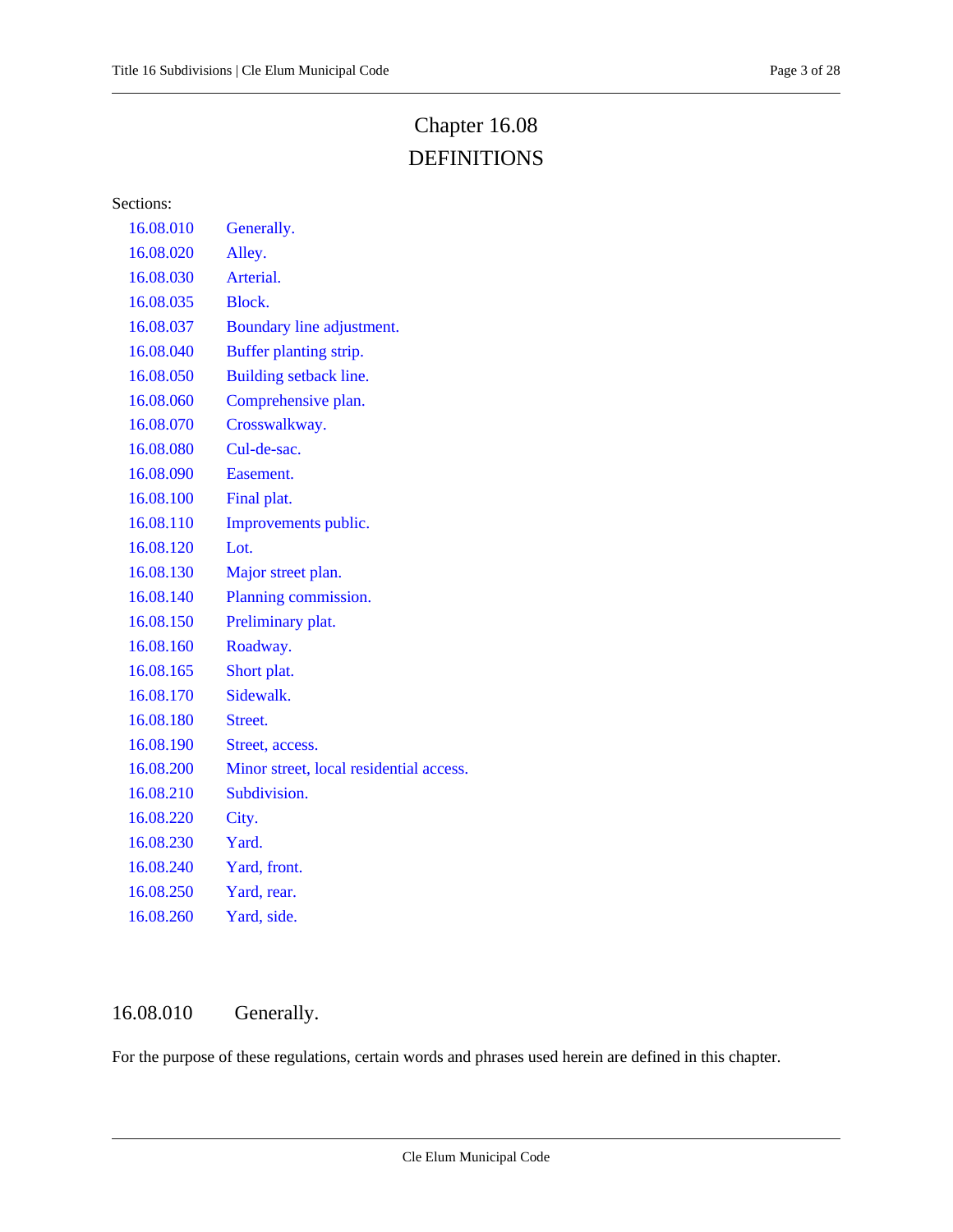## <span id="page-3-0"></span>16.08.020 Alley.

"Alley" means a minor public right-of-way used primarily for vehicular service access to the rear or side of properties.

#### <span id="page-3-1"></span>16.08.030 Arterial.

"Arterial" means a street of great continuity, which serves or is intended to serve as a principal traffic way for fast or heavy traffic, and which taken together comprises the basic structure of the street system of the city and surrounding area.

## <span id="page-3-2"></span>16.08.035 Block.

<span id="page-3-3"></span>"Block" is a group of lots, tracts, or parcels within well defined and fixed boundaries.

## 16.08.037 Boundary line adjustment.

"Boundary line adjustment" is the modification of the size or alignment of adjacent parcels by the relocation of a shared boundary line(s) recognized by the city where no additional parcels are created.

## <span id="page-3-4"></span>16.08.040 Buffer planting strip.

"Buffer planting strip" means a narrow area planted with trees and shrubs of sufficient density to provide an effective sight-obscuring and sound absorbing screen.

## <span id="page-3-5"></span>16.08.050 Building setback line.

"Building setback line" means the line indicating the minimum horizontal distance between the property line and buildings, either at the front, rear or side of the lot.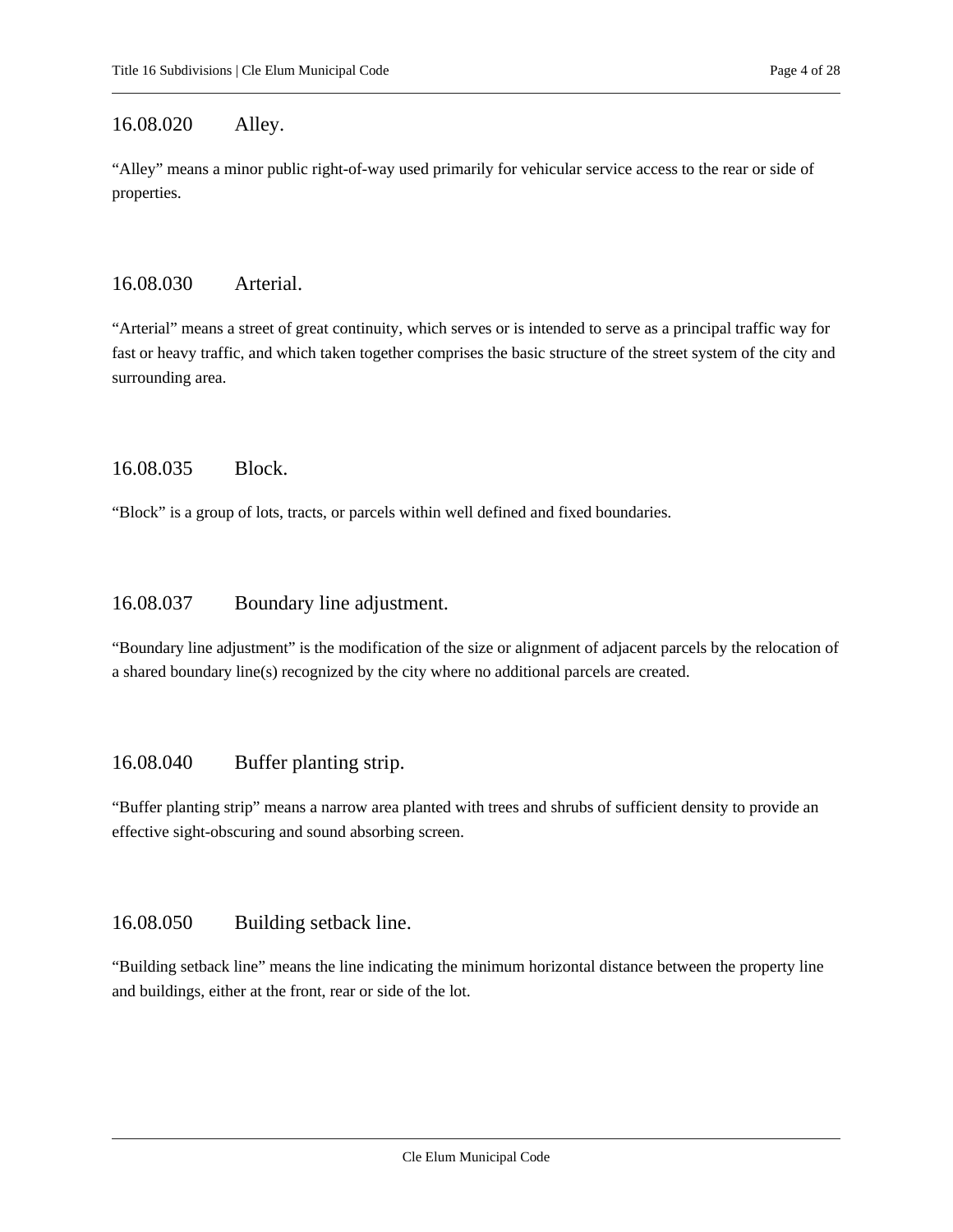## <span id="page-4-0"></span>16.08.060 Comprehensive plan.

"Comprehensive plan" means the official plan or any portion thereof made and adopted by the planning commission and council in accordance with the Growth Management Act and the laws of the state of Washington indicating the general or specific locations recommended for streets, parks, public buildings, other public and all other land uses.

## <span id="page-4-1"></span>16.08.070 Crosswalkway.

"Crosswalkway" means a public right-of-way, five feet or more in width between property lines, which provides pedestrian access to adjacent properties.

## <span id="page-4-2"></span>16.08.080 Cul-de-sac.

"Cul-de-sac" means a short street having one end open to traffic and being terminated at the other end by a vehicular turnaround.

## <span id="page-4-3"></span>16.08.090 Easement.

"Easement" means a grant, by the owner of land, to others, of the use of a portion of the land for specific purposes.

## <span id="page-4-4"></span>16.08.100 Final plat.

"Final plat" means the final drawing of subdivision and dedication prepared for filing for record with the county auditor and containing all elements and requirements set forth in this chapter and consistent with the preliminary plat approval.

## <span id="page-4-5"></span>16.08.110 Improvements public.

"Public improvements" means any sanitary sewer, storm sewer, drainage ditch, water main, roadway, parkway strip, sidewalk, planting strip, crosswalkway, off-street parking area, landscaping or other facility for which the city may ultimately assume the responsibility for maintenance and operation.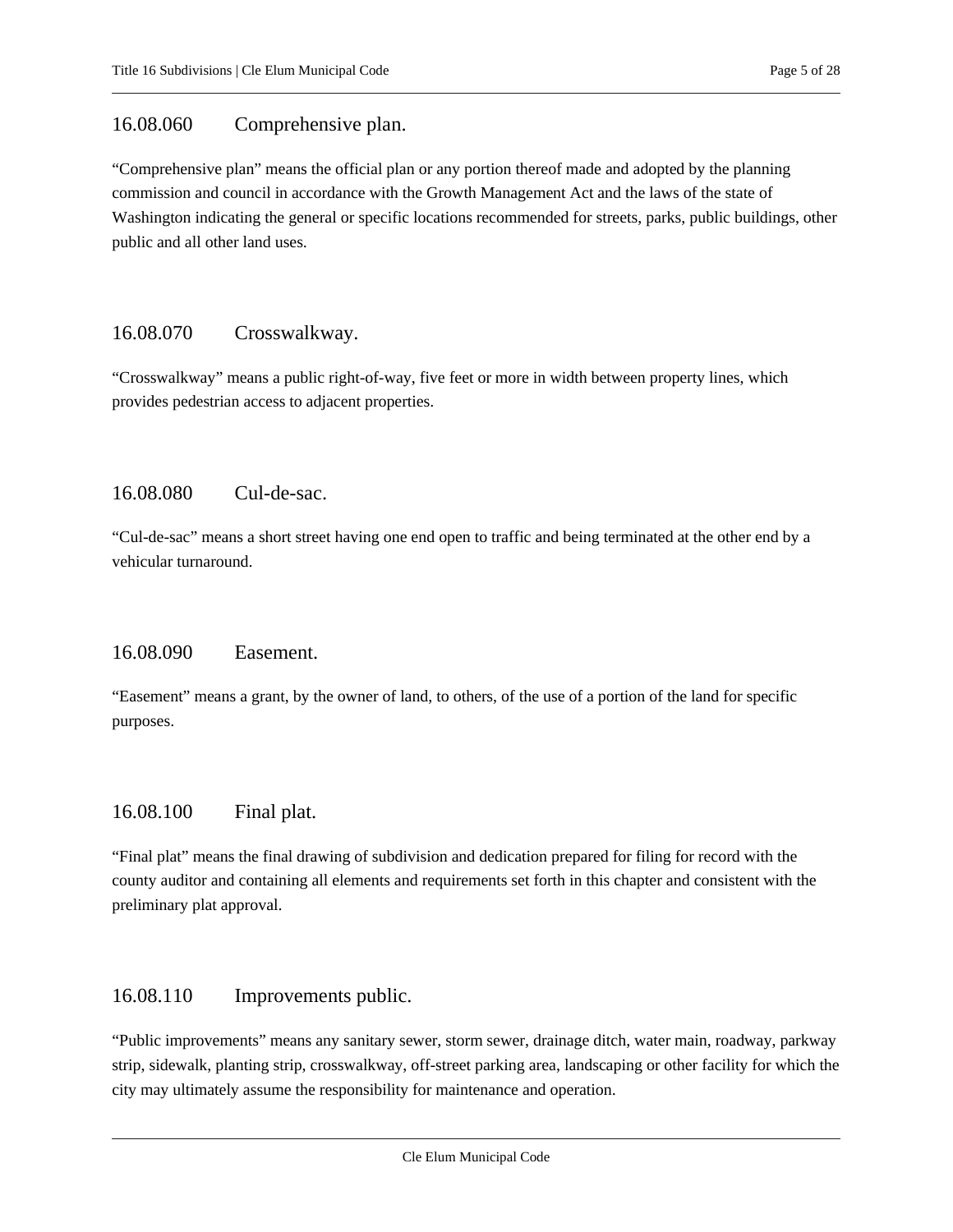## <span id="page-5-0"></span>16.08.120 Lot.

"Lot" means a fractional part of divided lands having fixed boundaries, being of sufficient area and dimension to meet minimum zoning requirements for width and area. The term shall include tracts or parcels.

#### <span id="page-5-1"></span>16.08.130 Major street plan.

"Major street plan" means a part of the comprehensive plan showing the location and dimensions of principal thoroughfares.

#### <span id="page-5-2"></span>16.08.140 Planning commission.

<span id="page-5-3"></span>"Planning commission" means the planning commission of the city.

#### 16.08.150 Preliminary plat.

"Preliminary plat" means a neat and approximate drawing of a proposed subdivision showing the general layout of streets and alleys, lots, blocks, and other elements of a subdivision consistent with the requirements of this chapter.

## <span id="page-5-4"></span>16.08.160 Roadway.

<span id="page-5-5"></span>"Roadway" means the portion of the street available and designated for vehicular traffic.

## 16.08.165 Short plat.

"Short plat" means of a division of any tract or parcel of land into nine or fewer lots, tracts, parcels, sites or other divisions of land for the purpose, whether immediate or future, of transfer of ownership, sale or lease or for building development.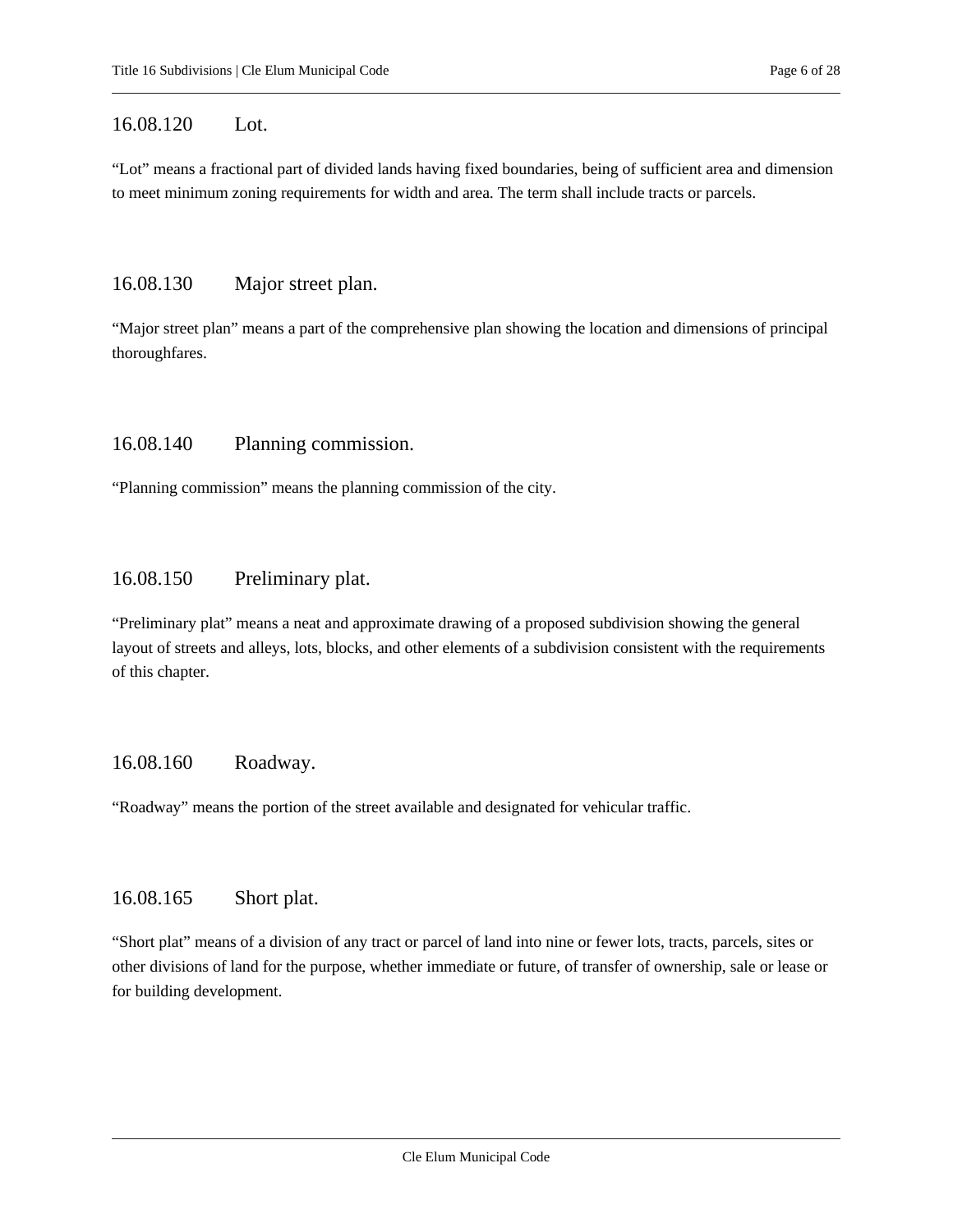#### <span id="page-6-0"></span>16.08.170 Sidewalk.

"Sidewalk" means the portion of the street right-of-way or crosswalkway, paved with Portland cement concrete or other similar hard and durable surface approved by the city, intended for pedestrian use only.

#### <span id="page-6-1"></span>16.08.180 Street.

"Street" means a public right-of-way having the primary purpose of providing for vehicular and pedestrian access to adjacent properties.

## <span id="page-6-2"></span>16.08.190 Street, access.

"Access street" means a street of considerable continuity, sometimes called a collector street, which serves or is intended to serve as a secondary traffic way and as a feeder between local residential access streets in a neighborhood and one or more arterials.

## <span id="page-6-3"></span>16.08.200 Minor street, local residential access.

"Local residential access street" means a street of limited continuity which is intended to serve the local needs of a neighborhood by providing direct access to residential properties and by providing access between residential neighborhoods.

## <span id="page-6-4"></span>16.08.210 Subdivision.

"Subdivision" means of a division of any tract or parcel of land into ten or more lots, tracts, parcels, sites or other divisions of land for the purpose, whether immediate or future, of transfer of ownership, sale or lease or for building development. The term includes resubdivision and replatting.

## <span id="page-6-5"></span>16.08.220 City.

"City" means the city of Cle Elum.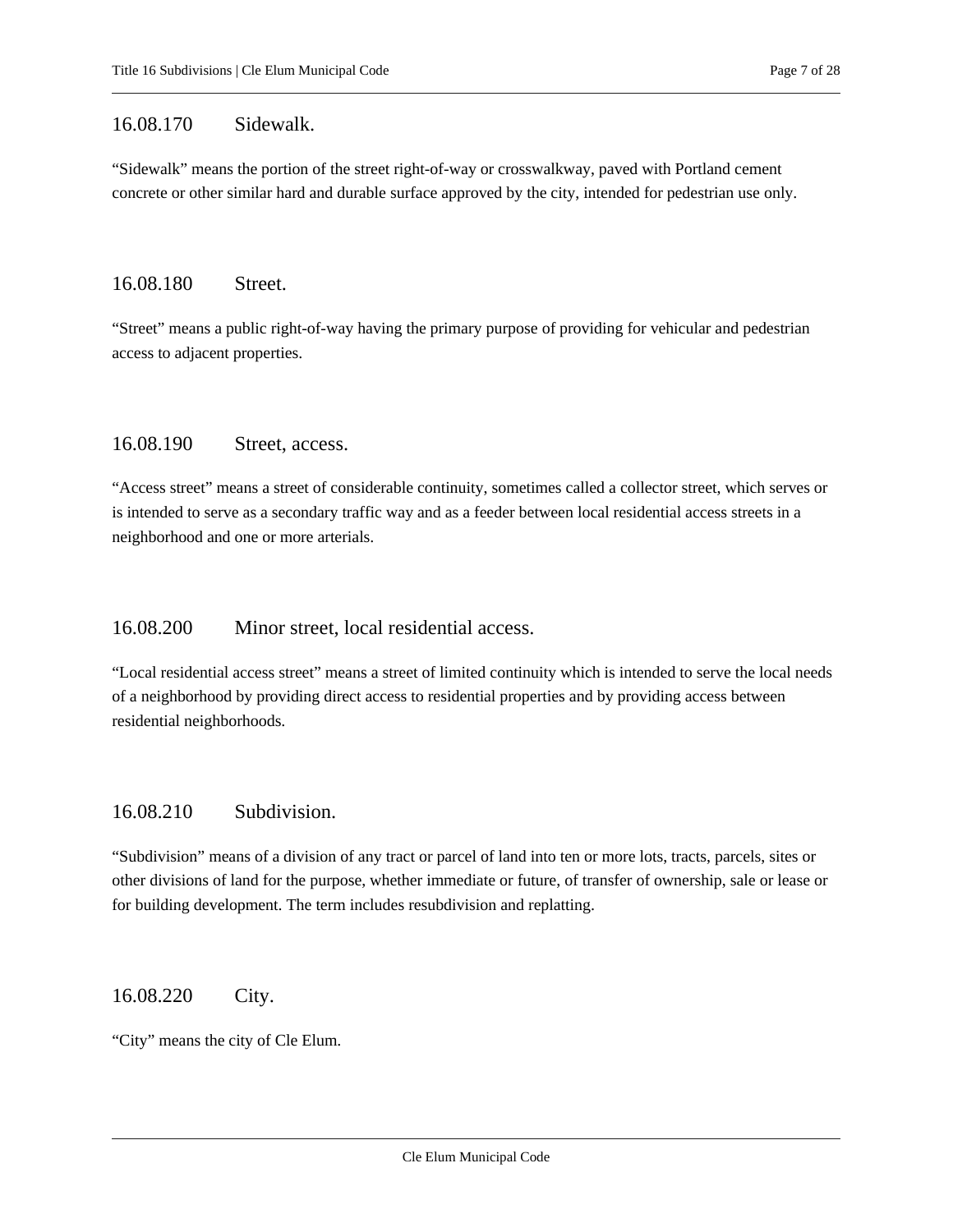## <span id="page-7-0"></span>16.08.230 Yard.

"Yard" means the shortest distance between any point of the property line and the nearest building obstructions of a permanent nature including, without limitation, chimneys, decks or bay windows.

#### <span id="page-7-1"></span>16.08.240 Yard, front.

"Front yard" means an open unoccupied space on the same lot with a building located between the front line of the building (exclusive of steps) and the front property line.

## <span id="page-7-2"></span>16.08.250 Yard, rear.

"Rear yard" means an open unoccupied space on the same lot with a building located between the rear line of the building (exclusive of steps, porches and accessory buildings) and the rear line of the lot including the full width of the lot to its side lot lines.

## <span id="page-7-3"></span>16.08.260 Yard, side.

"Side yard" means an open unoccupied space on the same lot with a building between the sidewall of the building and the side lot line of the same lot extending from the front yard to the rear yard.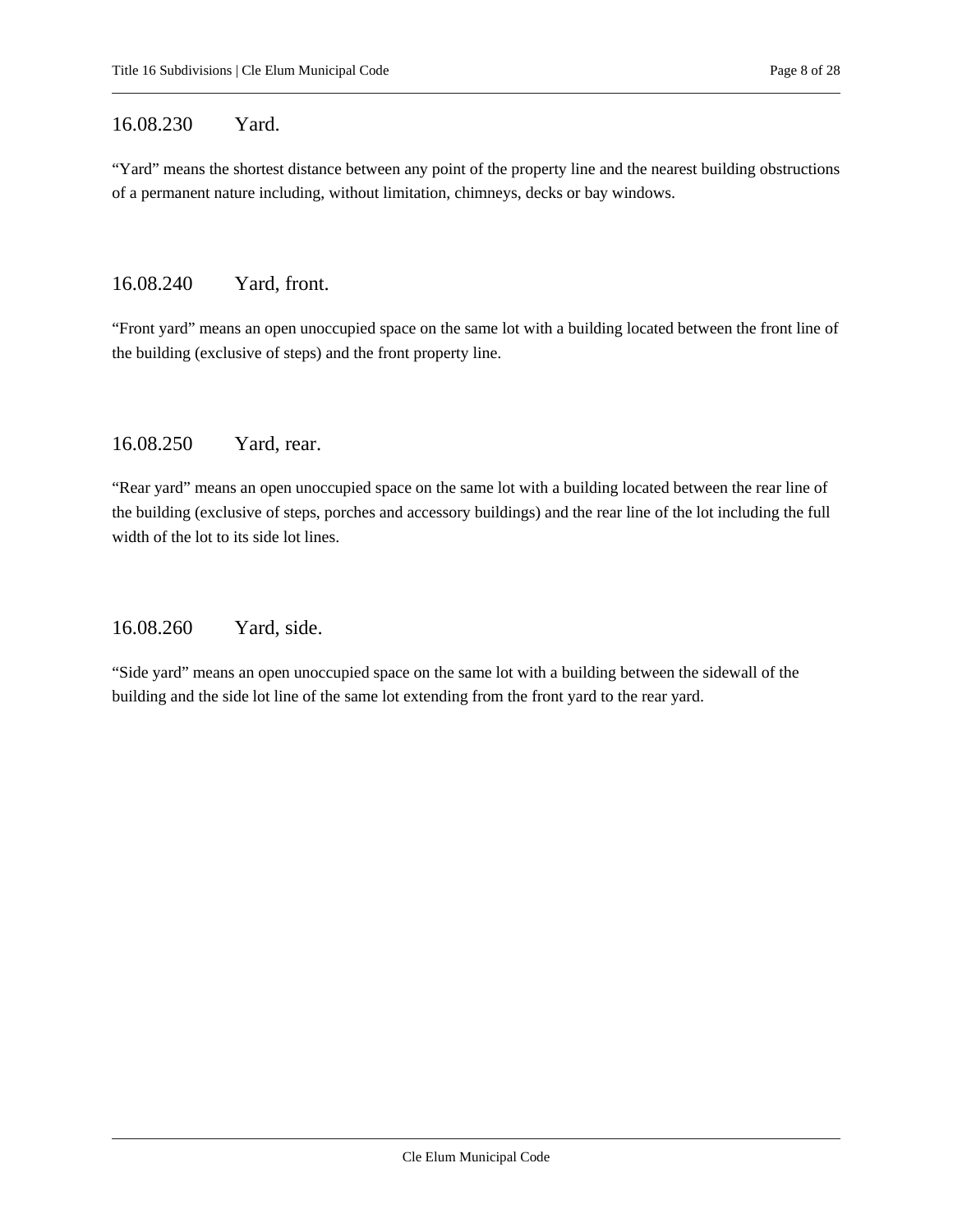# Chapter 16.12A SUBDIVISIONS

#### <span id="page-8-0"></span>Sections:

| 16.12A.010 | Applicability.                      |
|------------|-------------------------------------|
| 16.12A.020 | Application requirements.           |
| 16.12A.030 | Preliminary plat.                   |
| 16.12A.040 | Procedures.                         |
| 16.12A.050 | Preliminary plat approval criteria. |
| 16.12A.060 | Development standards.              |

## <span id="page-8-1"></span>16.12A.010 Applicability.

The procedural provisions of this chapter are applicable to every division or redivision of land into ten or more lots for sale, lease or transfer except for the following. An exemption from the subdivision process does not provide an exemption from zoning or development standards:

A. Cemeteries and other burial plots while used for that purpose;

B. Divisions made by testamentary provision, or the laws of descent;

C. Divisions of land into lots or tracts classified for industrial or commercial use when the city has approved a binding site plan for the use of the land in accordance with Chapter [16.46](#page-25-0) of this code;

D. A division for the purpose of lease when no residential structure other than mobile home or travel trailers are permitted to be placed on the land when the city has approved a binding site plan for the use of the land in accordance with Chapter [16.46](#page-25-0) of this code;

E. A division made for the purpose of alteration by adjusting boundary lines, between platted or unplatted lots or both, which does not create any additional lot tract, parcel, site or division nor create any lot, tract, parcel, site or division which contains insufficient area and dimension to meet minimum requirements for width and area for buildings sites; and

<span id="page-8-2"></span>F. Division of land for lots or tracts as provided in Chapter[s 64.32](https://cleelum.municipal.codes/WA/RCW/64.32) an[d 64.34](https://cleelum.municipal.codes/WA/RCW/64.34) RCW.

## 16.12A.020 Application requirements.

Subdivision applications are subject to the following requirements to be considered complete applications: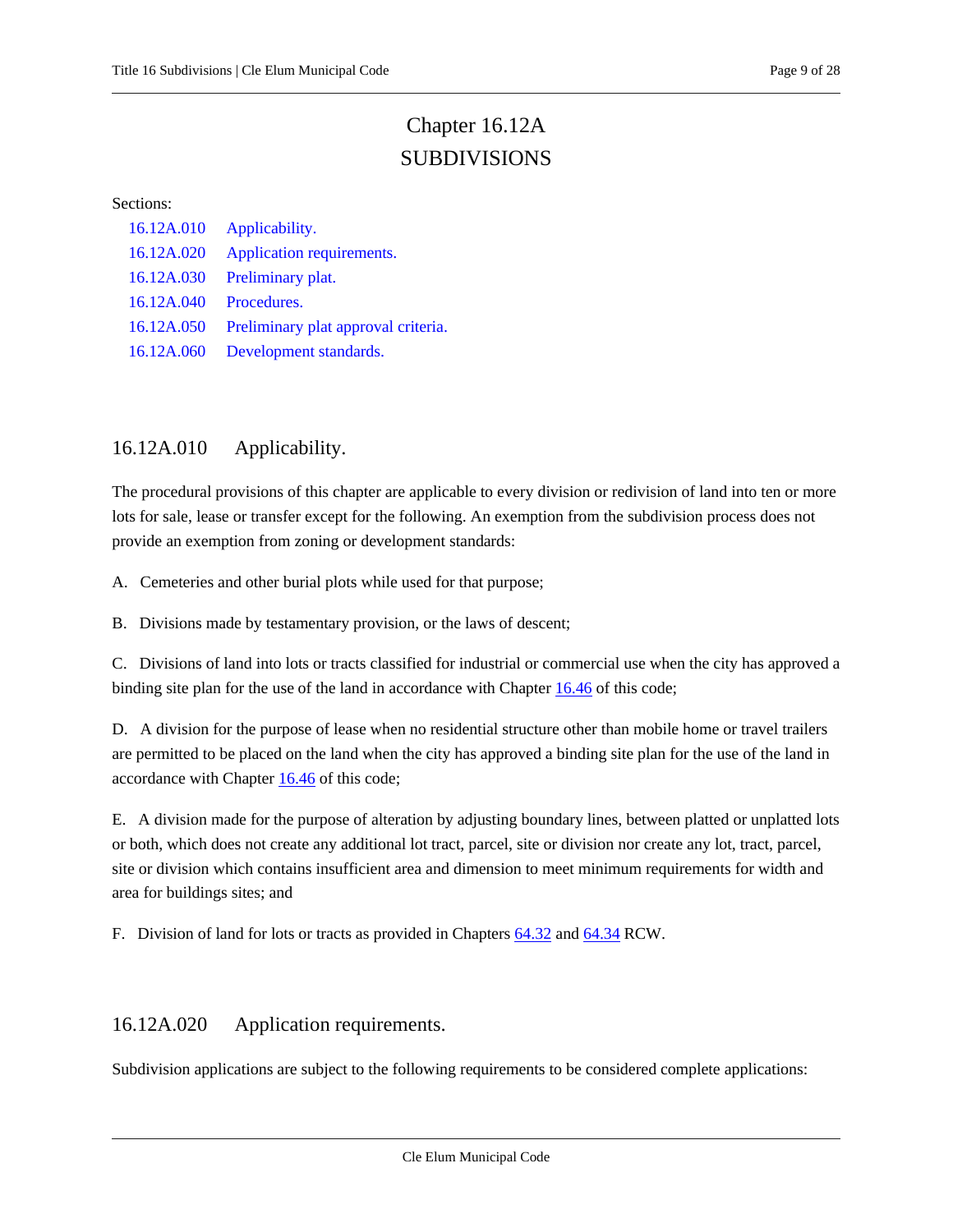A. A pre-application meeting is required prior to submittal of an application for approval of a preliminary subdivision. Pre-application meetings shall be conducted consistent with CEMC Section [17.100.050.](https://cleelum.municipal.codes/CEMC/17.100.050) The applicant shall submit a drawing of the proposed subdivision that indicates the boundaries, proposed lots, streets, and improvements, existing structures and natural features of the property.

B. Applications for preliminary subdivision approval shall be made on forms provided by the city, along with the following information:

1. Five copies of the preliminary plat that contains the information required in Section [16.12A.030](#page-9-0) of this chapter;

2. Names and addresses of all property owners within three hundred feet of the subject site or within three hundred feet of the site and adjacent land owned by the applicant and not part of the subdivision;

3. The required fee pursuant to the city of Cle Elum fee schedule;

4. A completed SEPA checklist;

5. A legal description of the subject property supplied by Kittitas County, a title company or surveyor licensed and registered in the state of Washington, and a current county assessors map(s) showing the property(ies) subject to the application;

<span id="page-9-1"></span>6. An existing conditions plan: An existing conditions plan shall be drawn to the same size and scale as the preliminary plat and shall indicate the location of existing natural features: the subject property boundaries, dimensions and size, current structural or landscape setbacks, location of existing on-site driveways and access points within one hundred feet of the subject site, location and dimension of any on-site structures, location of utilities, location of the nearest fire hydrant, location of existing structures within one hundred feet of the site, locations and dimensions of adjacent public or private roads and right-of-way or easements, approximate location of significant natural features including contours, slopes over twenty-five percent, water bodies, rock outcrops, wetland areas, areas of significant vegetation, the location of trees or groups of trees over six inches in diameter, and the location of any critical areas;

<span id="page-9-0"></span>7. A written narrative including information on how the proposed division meets the approval standards.

## 16.12A.030 Preliminary plat.

The preliminary plat shall contain the following information and meet the following requirements:

A. *Size and scale.* The map shall be drawn on paper that is eighteen inches by twenty-four inches. Scale shall be no greater than one inch by one hundred feet and in all cases shall be a standard drafting scale;

B. Name of subdivision, which shall not be the same or similar name of any other subdivision in the county;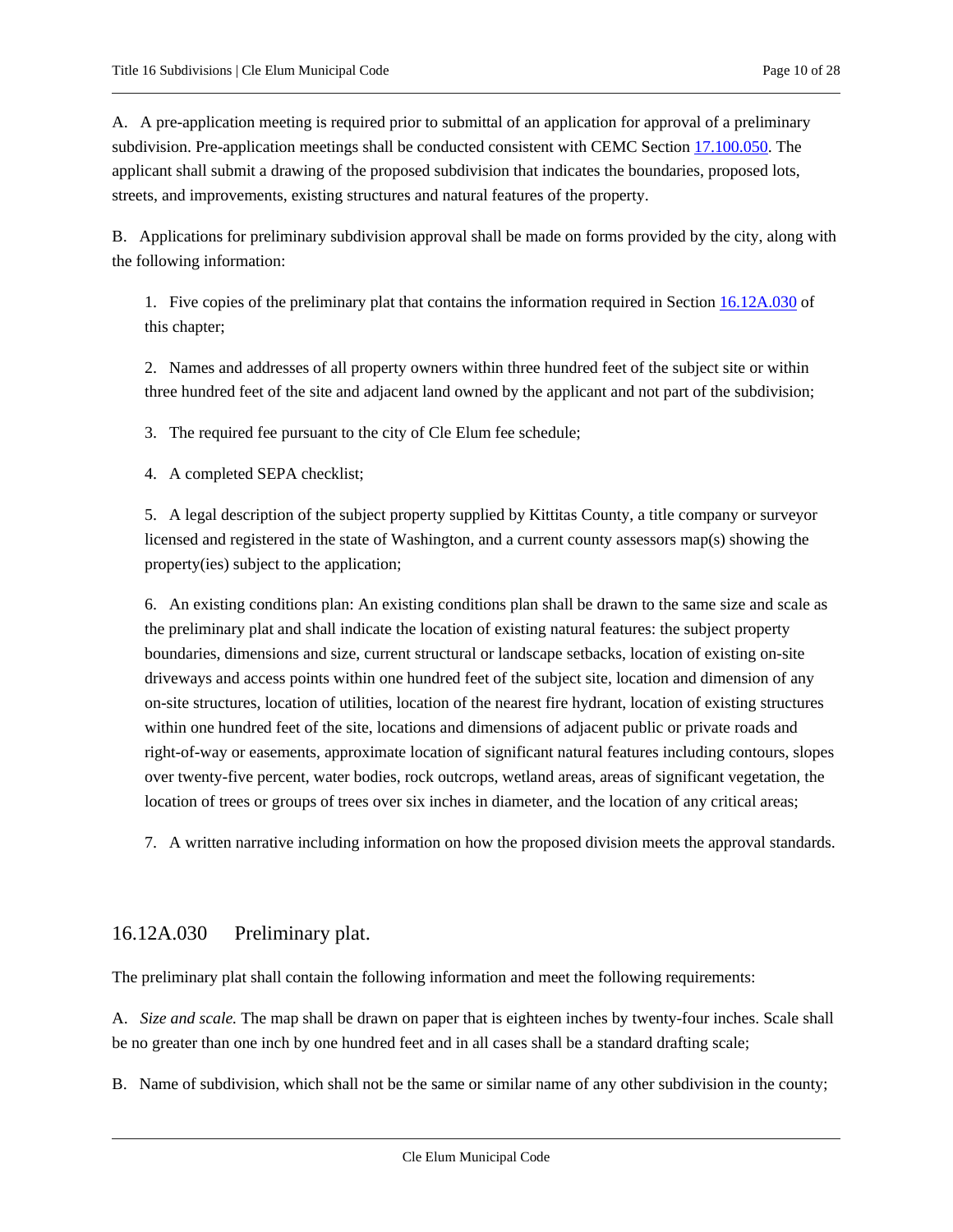C. Legal description;

D. Scale, date, north arrow;

E. Basis of bearings;

F. Boundary lines of the property including length and bearing lines;

G. The relationship of the subdivision to section and half-section lines and to any adjacent city boundary lines and monuments;

H. The location, widths, and names of streets or other public ways, easements, railroad and utility rights-of-way within or adjacent to the property plat;

I. The name and location of adjacent subdivisions and the location and layout of existing or proposed streets which are adjacent to or across contiguous right-of-way from the proposed development;

J. The location and dimension of proposed lots, tracts, reserve areas and any public dedications, and lot and block numbers;

K. The location, dimensions, and cross sections of all proposed streets;

- L. A preliminary stormwater plan;
- M. A preliminary utility plan;
- N. A preliminary erosion control plan;
- O. Proposed contours with intervals of five feet or less;
- P. The names and addresses of the owner, developers and surveyor or engineer who designed the plat;
- Q. Phasing plan, if phasing of the final plat is proposed;
- <span id="page-10-0"></span>R. Other information that may be necessary to determine compliance with city standards.

## 16.12A.040 Procedures.

Preliminary plats are considered Type IV applications pursuant to CEMC Chapter [17.100](https://cleelum.municipal.codes/CEMC/17.100) and shall be processed in accordance with the procedures established therein.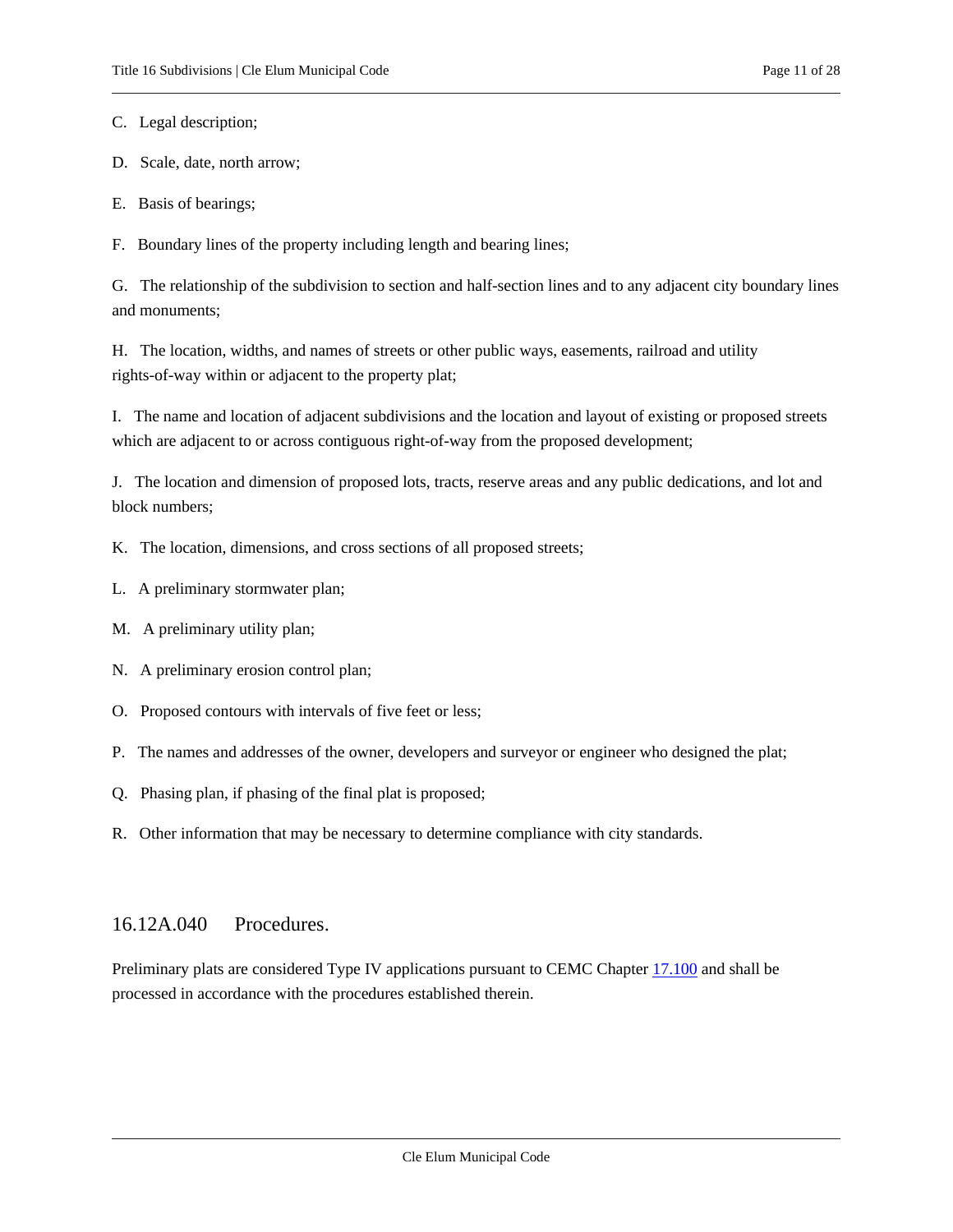## <span id="page-11-0"></span>16.12A.050 Preliminary plat approval criteria.

Prior to granting approval, the applicant shall demonstrate to the decision maker that:

A. The preliminary plat is in the public interest;

B. The subject preliminary plat is consistent with the comprehensive plan;

C. The preliminary plat shall conform to the applicable requirements of the zoning district in which it is located including but not limited to requirements for area, dimensions, use and density;

D. The preliminary plat conforms to the applicable standards in Chapter [18.01,](https://cleelum.municipal.codes/CEMC/18.01) Maintenance, Enhancement and Preservation of Critical Areas of this code;

E. For those preliminary plats located within a designated floodplain, conformance with the applicable requirements of CEMC Chapter [15.24;](https://cleelum.municipal.codes/CEMC/15.24)

F. The preliminary plat includes appropriate provisions for public, health, safety and welfare, for open spaces, drainage ways, streets or roads, alleys, other public ways including trails, transit stops, potable water, sanitary waste disposal, parks and recreation, playgrounds, schools, sidewalks and safe walking conditions for those students who will only walk to school;

G. The preliminary plat conforms or can conform to adopted standards for the construction of all public facilities including streets, sidewalks, stormwater control, sewer systems, water systems and street lighting;

H. Every proposed lot, tract or area in the preliminary plat has an approved access to a public right-of-way;

I. The proposed preliminary plat conforms to the established design requirements;

J. The proposed preliminary plat will not cause the level of service of public facilities or services to drop below established limits;

K. The proposed preliminary plat is consistent with any other applicable city regulations, and development or other agreements specific to the subject property.

## <span id="page-11-1"></span>16.12A.060 Development standards.

A. *Design.* All subdivisions shall conform to the following design requirements:

1. *Blocks.* Blocks shall not exceed eight hundred feet in length nor less than three hundred feet on any single side, unless terrain or property boundaries prevent compliance with this standard;

2. *Arterial streets.* Blocks abutting an arterial street shall be designed to provide limited access from the arterial. Individual lots may not be accessed from an arterial street;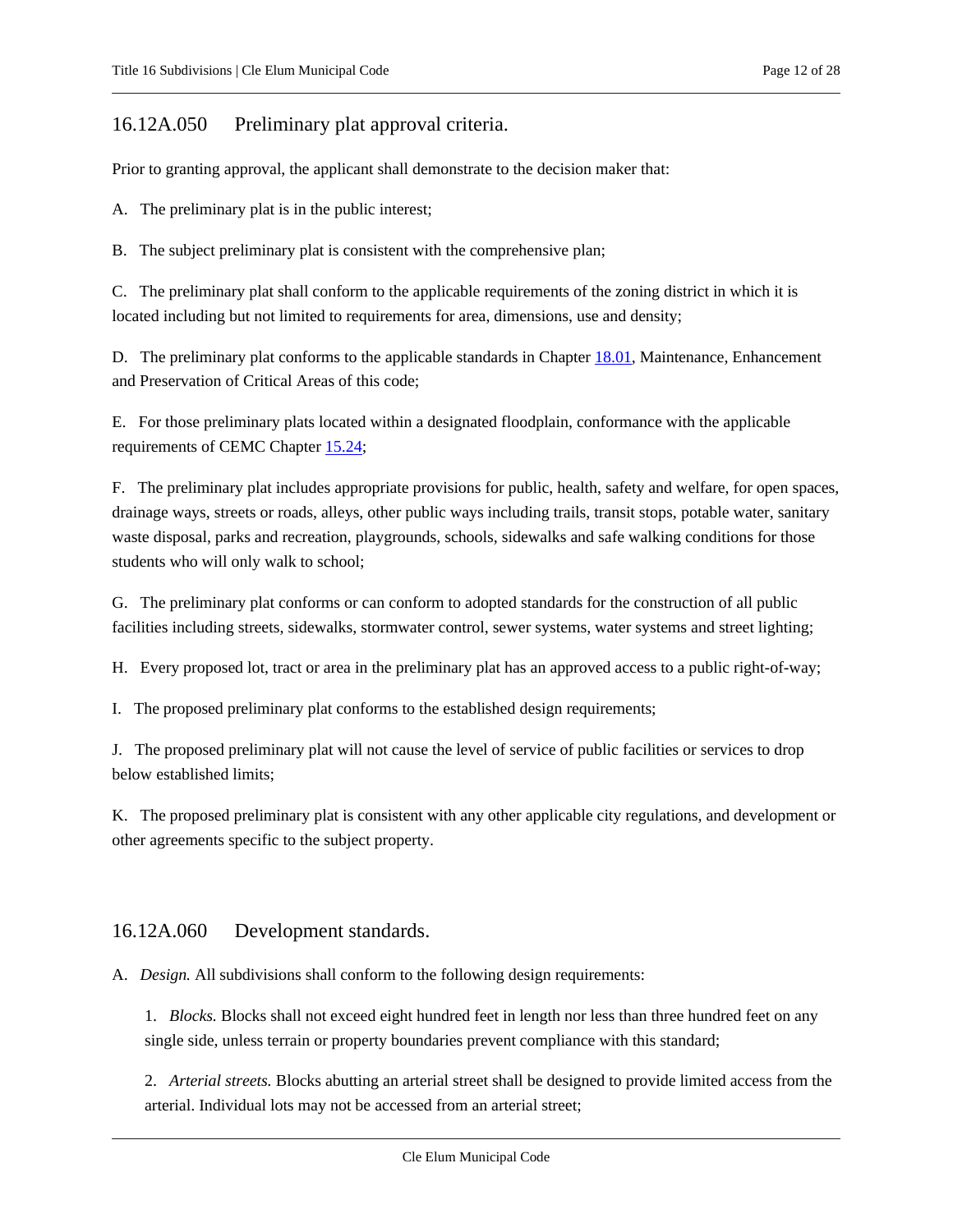3. Property lines at street intersections shall be arcs having radii of at least twenty feet or shall be cords of such arc;

4. The shape and orientation of lots shall be appropriate to the location of the proposed subdivision and the type of development contemplated. Generally, lots should be rectangular in shape and side lot lines should be at approximately right angles to the street which they intersect;

5. Lots with frontages on a public street on both the front and rear lot lines, with the exception of corner lots and alleys, shall be avoided by appropriate subdivision design;

6. *Future subdivision.* If a tract is subdivided into larger parcels than ordinary building lots, such parcels shall be arranged to allow for logical future subdivision;

7. *Reserve strips.* There shall be no reservation of strips of land that prevent or limit access to land dedicated or intended to be dedicated to public use;

8. *Clearing.* A tree preservation and clearing plan shall be submitted for approval and large trees shall be preserved whenever possible by appropriate design and clearing shall not occur where prohibited by critical areas ordinances;

9. *Variances.* Variances to development standards are subject to the provisions of CEMC Chapter [17.85;](https://cleelum.municipal.codes/CEMC/17.85)

10. *Streets.* All lots shall abut on a dedicated and improved public street for at least twenty feet;

11. *Utilities.* City utilities (water and sewer) shall be installed and maintained at a minimum depth of not less than forty-eight inches below the street. All other utilities shall be installed underground and shall meet or exceed state and federal safety codes for installation;

12. *Secondary access required.* Subdivisions containing forty or more lots shall contain at least two ingress-egress routes which are interconnected. Subdivisions containing fewer than forty lots shall be subject to review of the egress routes. When determined necessary by the city public works director more than one egress route shall be required.

B. *Stormwater.* Each development shall be provided with a drainage system for the collection, control, and/or disposal of the surface water runoff consistent with the following requirements:

1. A stormwater drainage plan, prepared by an engineer licensed and registered in the state of Washington, shall be required for any new development that creates more than five thousand square feet of impervious surfaces;

2. Design calculations for peak flow and peak volume storage requirements shall be based on a design storm frequency of ten years. Design calculations for treatment shall be based on sixty-four percent of the two-year recurrence interval, twenty-four-hour storm runoff event;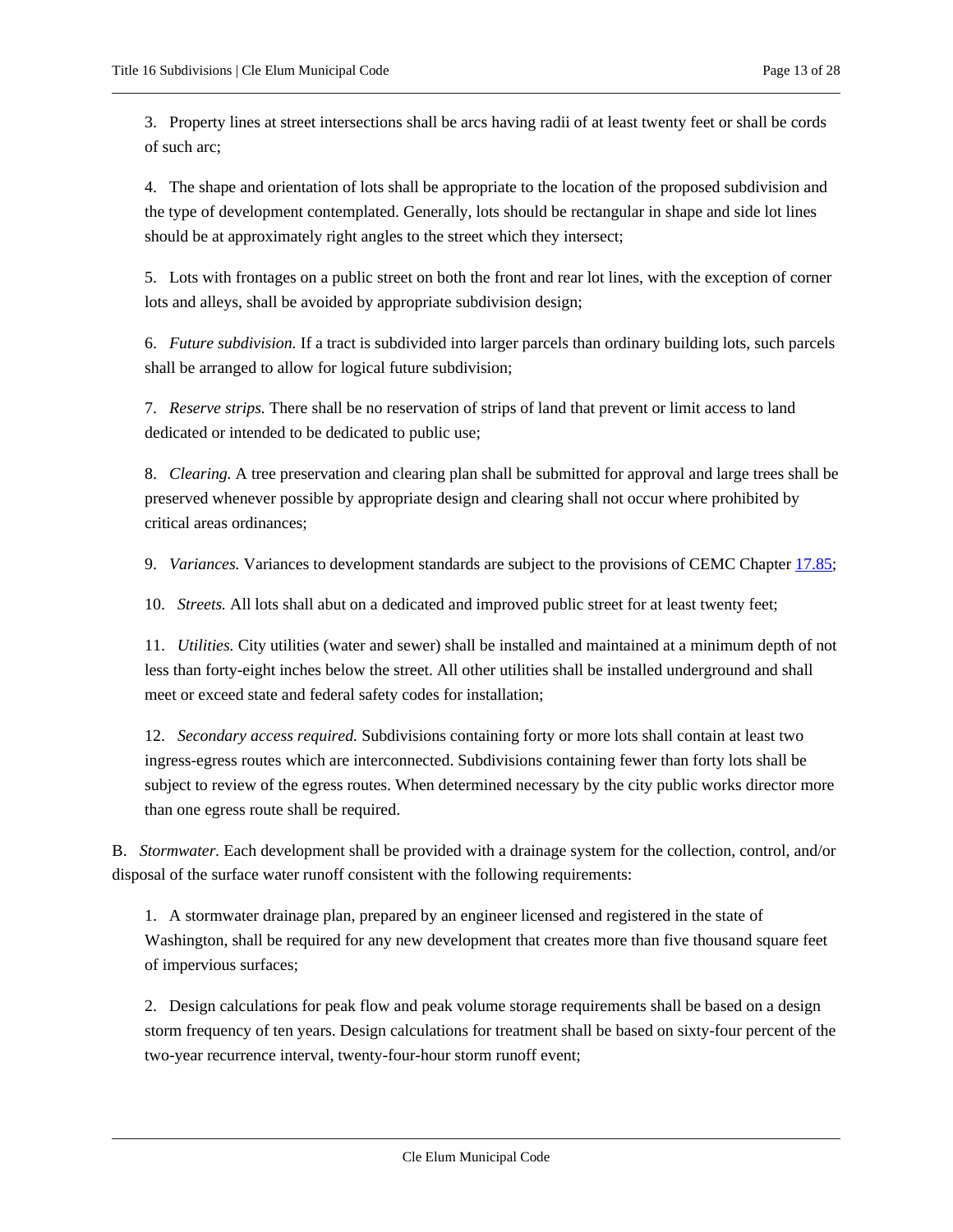3. The plan shall provide for the on-site treatment and detention/retention of all increased runoff based on the design storm over the predevelopment conditions;

4. Treatment standards shall be based on best management practices identified in the Washington State Department of Ecology's Stormwater Management Manual for Eastern Washington or an equivalent manual deemed acceptable by the city;

5. The overflow of runoff in excess of the design storm quantities must be situated or directed to locations to where it would have overflowed prior to development. Appropriate methods must be used to attenuate flows so that erosion or damage to downstream properties does not occur;

6. The drainage plan shall include all calculations for the determination of the required size of the system. Said calculations shall be based on the required criteria and upon an analysis of estimated runoff from areas contributing to the facilities. Peak flow analyses shall be done using the rational method. Storage volume quantities shall be calculated by the rational-stored rate method. The assumption for the outflow rate used in the stored rate method will need to be verified by the developer by actual field-testing in the case of infiltration systems. Collection systems shall be gravity pipe systems;

7. In calculating the amount of impervious surfaces, the area of roofs shall not be included if the roof drains to downspout or other systems that discharge directly to the ground and not onto paved or other impervious surfaces;

8. Treatment of runoff from sidewalks and detached bikeways is not required if the sidewalk or bikeway drains away from roadways so the stormwater does not mix with runoff from the roadway;

9. Stormwater facilities should be incorporated into on-site open spaces and preference will be given to those facilities that maintain a natural appearance.

C. *Streets.* All subdivisions shall be served by public streets meeting the following requirements:

1. Street layout shall be designed to efficiently serve the development. Where existing streets abut the development they shall be extended to serve the development. Streets shall be stubbed to serve future development on adjacent undeveloped parcels if development can be reasonably expected, where terrain and parcel configuration allow, streets should form a grid or modified grid pattern similar to the existing areas of the city;

2. *Cul-de-sacs.* Dead end streets or cul-de-sacs are not permitted unless terrain and parcel conditions result in greater impacts than connected streets. Where permitted, dead end streets shall be constructed with a turnaround located within the right-of-way or in a temporary easement. In no case shall a cul-de-sac exceed four hundred feet in length. Cul-de-sacs shall be located within a minimum right-of-way radius of fifty feet and shall have a minimum paved radius of forty-five feet;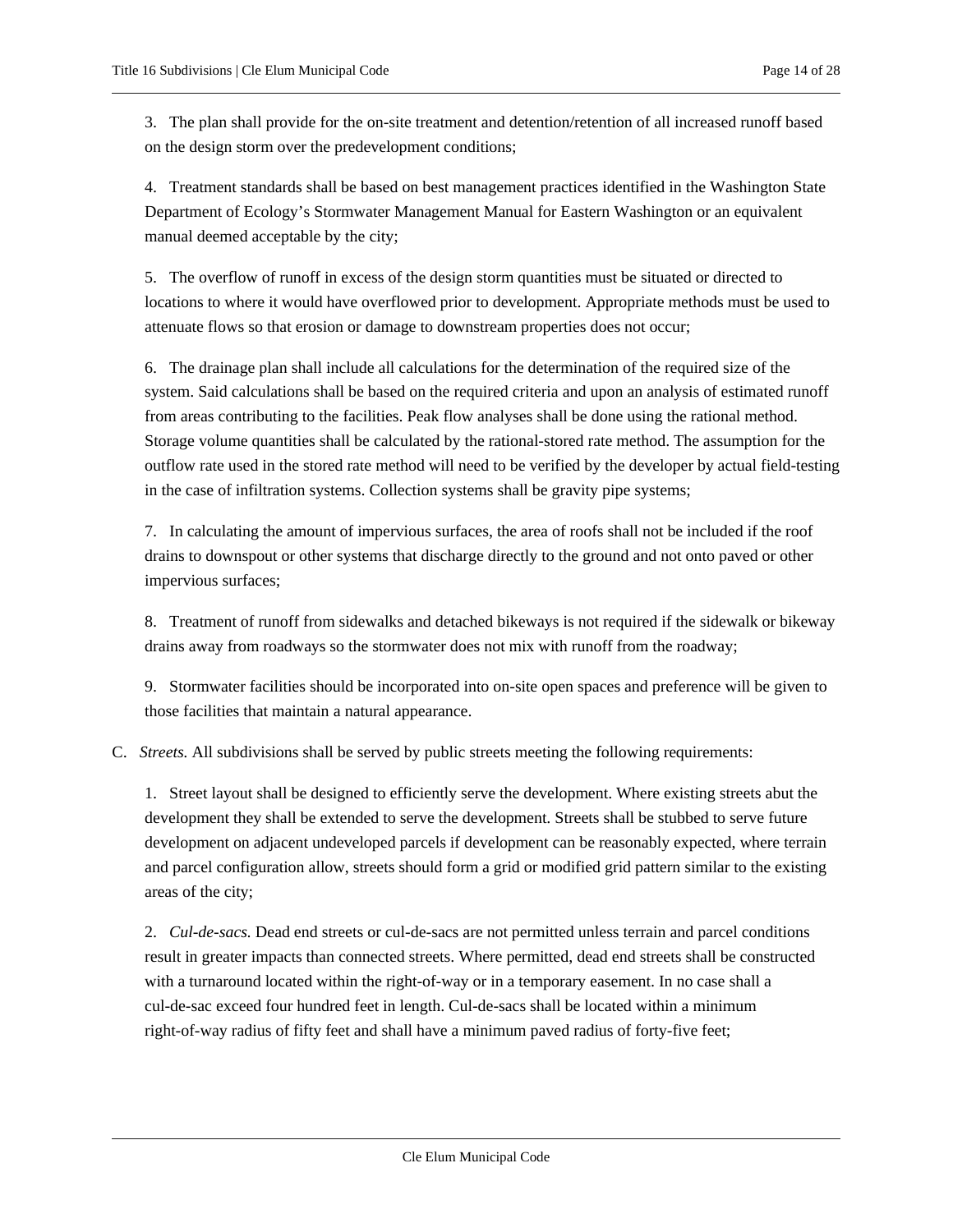3. *Alley.* Paved alleys with a minimum width of sixteen feet within a twenty feet of right-of-way shall be provided unless prohibited by physical limitations that are not caused by the proposed street layout or the design of the project;

4. Where a proposed development abuts a public street that is not improved with the required frontage improvements, the developer shall be responsible for making the remaining improvements to that street for the length of the proposed development;

5. Street grades shall conform in general to the natural terrain and shall not be less than one-half of one percent and generally not greater than eleven percent. Short sections of steeper grades are permitted where approved by the city engineer and will not result in hazardous traffic conditions;

6. Intersections of streets shall be made at ninety-degree angles unless terrain or other physical limitations not caused by the subdivision design or the developer require a different angle that will not result in a traffic hazard;

7. Curb radii shall not be less than ten feet;

8. The paved portion of the street shall be constructed to the following standards unless a geo-technical engineer can certify that another pavement section is suitable:

- a. Two inches asphalt concrete pavement or Portland cement concrete,
- b. Three inches crushed surfacing-top course (five-eighths to zero),
- c. Four inches ballast (two and one-half inches to zero);

|  | 9. Roadway and right-of-way widths. Roadways shall be built to the following standards: |
|--|-----------------------------------------------------------------------------------------|

| <b>Design Requirement</b>       | <b>Arterial</b>                                                     | Access (Cul-de-sacs)                          | <b>Local Residential</b><br>Access (Cul-de-sacs) | <b>Alley</b> |
|---------------------------------|---------------------------------------------------------------------|-----------------------------------------------|--------------------------------------------------|--------------|
| Pavement width <sup>1</sup>     | 52'                                                                 | 36'                                           | 32'                                              | 16'          |
| Right-of-way width              | 80'                                                                 | 60'                                           | 58'                                              | 20'          |
| <b>Travel lanes</b>             | $2, 12$ ' travel<br>$1, 12'$ median<br>or turn $l$ ane <sup>2</sup> | $2, 10$ ' travel                              | $2, 10$ ' travel                                 | 2, 8' travel |
| Parking lane width <sup>3</sup> | 8' both sides                                                       | 8' both sides                                 | 6' both sides                                    | None         |
| Sidewalks <sup>4</sup>          | 7' both sides, 12' in<br>commercial areas                           | $6'$ both sides, $12'$ in<br>commercial areas | 6' both sides                                    | None         |
| Curb and gutter                 | Yes                                                                 | Yes                                           | Yes                                              | None         |
| Bike lane                       | Optional, unless<br>specified in<br>comprehensive plan              | None                                          | None                                             | None         |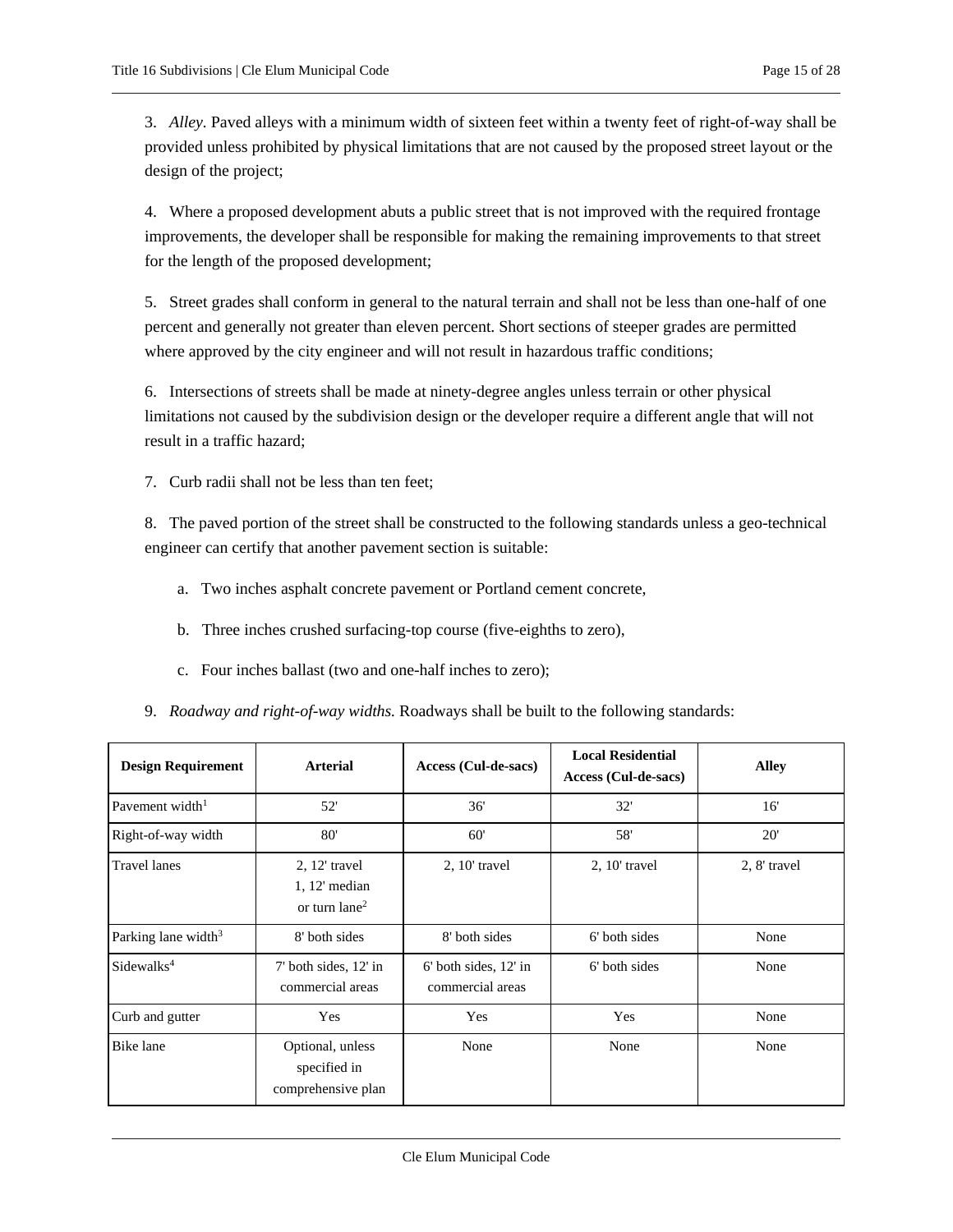| <b>Design Requirement</b>         | <b>Arterial</b> | Access (Cul-de-sacs) | <b>Local Residential</b><br>Access (Cul-de-sacs) | <b>Alley</b> |
|-----------------------------------|-----------------|----------------------|--------------------------------------------------|--------------|
| Design speed                      | 35              | 25                   | 20                                               | 20           |
| Cul-de-sac length                 |                 | $400'$ max.          | $400'$ max.                                      |              |
| Cul-de-sac right-of-way<br>radius |                 | 50'                  | 50'                                              |              |
| Cul-de-sac paved radius           |                 | 45'                  | 45'                                              |              |

Notes:

1 Measured curb face to curb face.

2 A turn lane shall only be provided where a traffic study indicates they are warranted to preserve safety or capacity.

3 On street parking is zero degrees (parallel to curb).

4 In residential areas, sidewalks shall be separated from the curb by a minimum four feet planting strip or filter strip.

10. Sidewalks shall be located in the right-of-way and must be constructed of Portland cement concrete. Curb ramps for physically handicapped persons shall be constructed at all intersections and other appropriate locations;

11. Vehicular access to single-family residential lots shall be limited to the alley unless otherwise approved through an alternative access plan as part of an approved subdivision by the city;

12. The standards for the construction of roads and all other construction within the publicly owned right-of-way, shall consist of the current published addition of the "Standard specifications for Road, Bridge and Municipal Construction" and "Standard plans for Road and Bridge Construction" as published by the Washington State Department of Transportation and the American Public Works Association.

D. The following public improvements are required for all land divisions. Improvements shall be made in accordance with adopted city standards or specifications established by the public works director:

- 1. Concrete curb, gutters and sidewalks;
- 2. Streets;
- 3. Sanitary sewers;

4. Water mains and hydrants. Fire protection facilities including hydrants and appurtenances shall be provided in accordance with the Uniform Fire Code;

- 5. Landscaping;
- 6. Concrete survey monuments.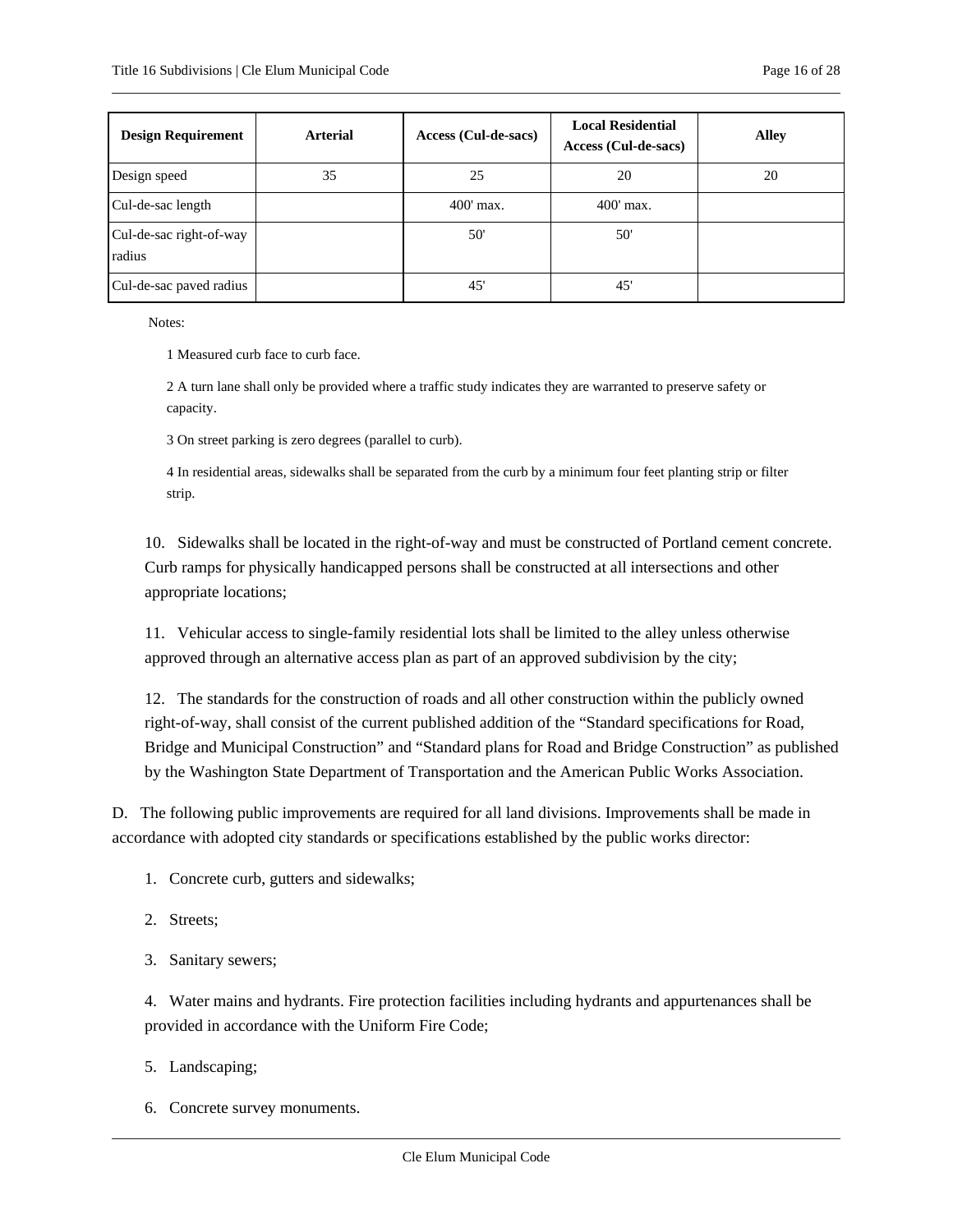E. *Maintenance and correction of improvements.* The applicant shall be responsible for:

1. Correcting any defect in materials and/or workmanship arising within two years following completion and acceptance of the improvements;

2. Protecting all improvements from loss or damage during construction, filling, grading, landscaping or other work within or adjacent to the subdivision;

3. If any repairs are required to public improvements resulting from the applicant's action, the two-year period shall be restarted for the improvement being repaired.

F. *Guarantee and Security.* The applicant shall secure a maintenance bond in favor of the city or shall provide an alternate security in a form acceptable to the city attorney to guarantee the successful operation of any required improvements for two years, and assuring the correction or repair of any defects in workmanship or material appearance within the two year period. The amount and conditions of the maintenance bond or other approved security shall be ten percent of the cost of construction of the improvements as estimated by the developer or actual costs.

G. *Protection of Existing Improvements.* The applicant shall be responsible to insure that existing improvements and city property are not damaged or rendered less useful or unsightly by the operations of the developer, those working at the direction of the developer or those constructing the development. This includes damage or nuisance to the property of the city, including, but not limited to, damage to existing streets, sidewalks, curbs and gutter by passage thereover of equipment or trucks or by excavation for any purpose, the spillage or tracing of earth, sand or rock onto existing streets, sidewalks, right-of-way or city property, the washing by stormwater of earth or sand onto city right-of-way or streets, curbs, gutters or stormwater systems, or damage to water mains, sanitary sewer, storm drains or culverts. The city may require the posting of a bond or other surety to cover the cost of clearing any debris and the repair of any damages. It shall be the sole cost of the developer to clean, fix, repair or replace any damaged improvements.

H. *Inspections.* The applicant is responsible for all costs associated with the inspection of all public improvements. Inspections and testing shall be completed as necessary to insure that public improvements are completed in conformance with the approved plans and adopted standards.

I. As-built drawings for all public improvements shall be completed by a licensed and registered engineer in the state of Washington and provided to the public works director on a mylar and in an electronic form as specified by the city public works director.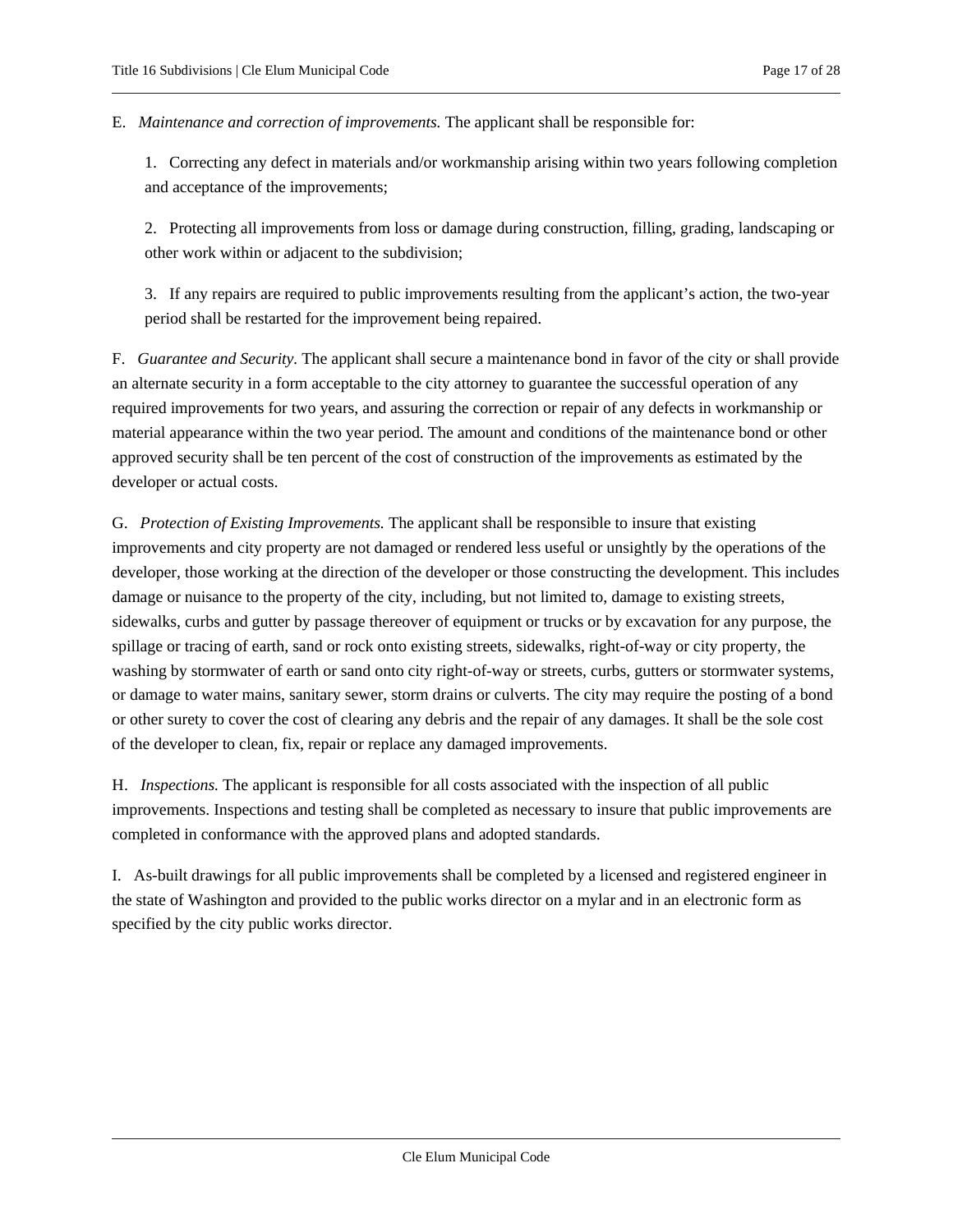# Chapter 16.14 SHORT PLATS

#### <span id="page-17-0"></span>Sections:

| 16.14.010 | Applicability.                   |
|-----------|----------------------------------|
| 16.14.020 | Procedures.                      |
| 16.14.030 | Application requirements.        |
| 16.14.040 | Approval criteria.               |
| 16.14.050 | Limitations on further division. |

## <span id="page-17-1"></span>16.14.010 Applicability.

The provisions of this chapter are applicable to every division or redivision of land into nine or fewer lots for sale, lease or transfer except the following:

A. Cemeteries and other burial plots while used for that purpose;

B. Divisions made by testamentary provision, or the laws of descent;

C. Divisions of land into lots or tracts classified for industrial or commercial use when the city has approved a binding site plan for the used of the land in accordance with Chapter [16.46](#page-25-0) of this code;

D. A division for the purpose of lease when no residential structure other than mobile home or travel trailers are permitted to be placed on the land when the city has approved a binding site plan for the use of the land in accordance with Chapter [16.46](#page-25-0) of this code;

E. A division made for the purpose of alteration be adjusting boundary lines, between platted or unplatted lots or both, which does not create any additional lot tract, parcel, site or division nor create any lot, tract, parcel, site or division which contains insufficient area and dimension to meet minimum requirements for width and area for buildings sites; and

F. Division of land for lots or tracts as provided in Chapter[s 64.32](https://cleelum.municipal.codes/WA/RCW/64.32) an[d 64.34](https://cleelum.municipal.codes/WA/RCW/64.34) RCW.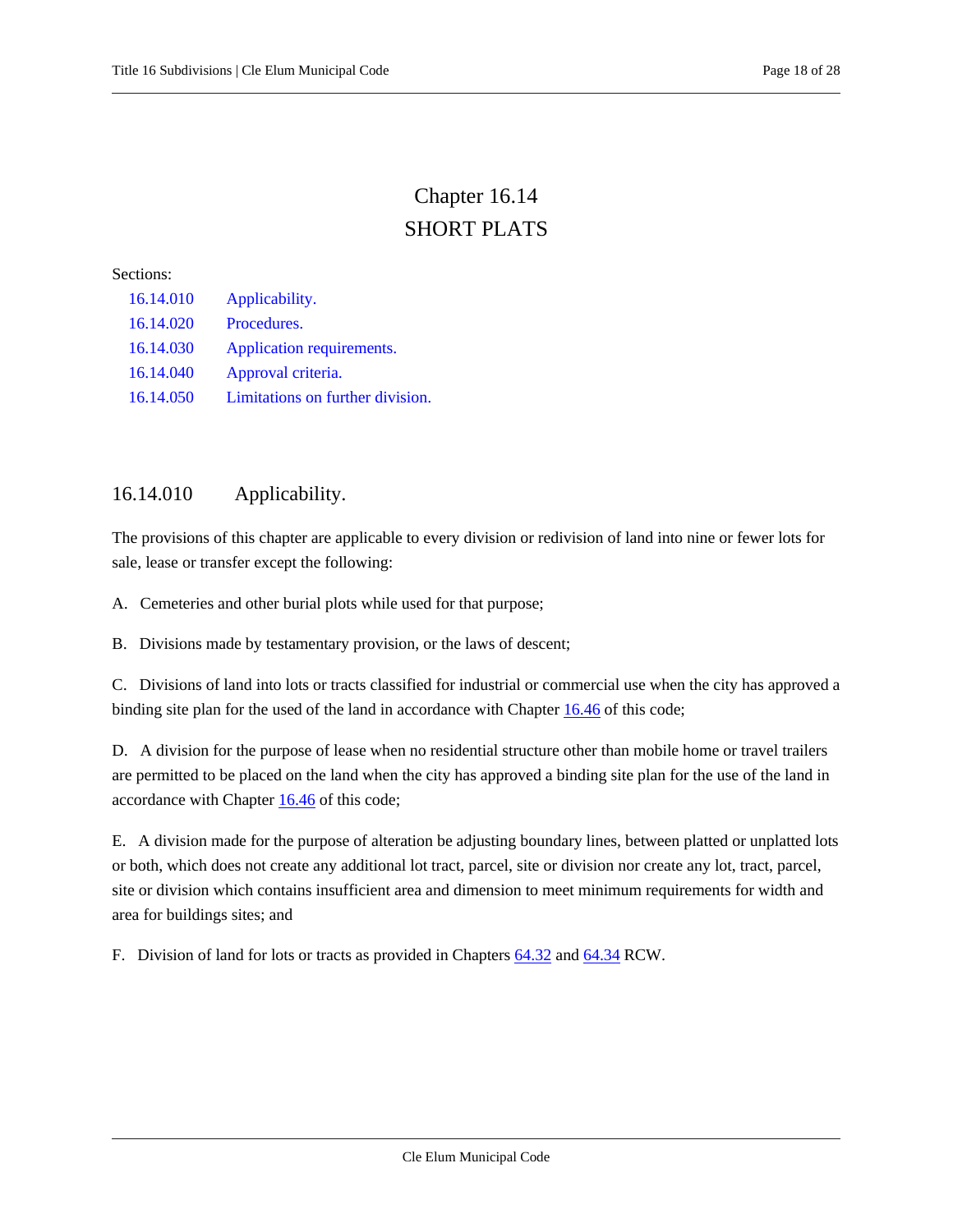## <span id="page-18-0"></span>16.14.020 Procedures.

Preliminary short plats are considered Type II applications pursuant to CEMC Chapter [17.100](https://cleelum.municipal.codes/CEMC/17.100) and shall be processed in accordance with the procedures established therein.

## <span id="page-18-1"></span>16.14.030 Application requirements.

A. An application for a short plat shall include the following information:

1. A short plat application form provided by the city planner completed and signed;

2. Five copies of a preliminary short plat map meeting the requirements of Section [16.12A.030](#page-9-0) of this code and the development standards of Section [16.12A.060](#page-11-1) of this code;

3. Names and addresses of all property owners within three hundred feet of the subject site or within three hundred feet of adjacent land owned by the applicant and not part of the subdivision;

4. The required fee pursuant to the city of Cle Elum fee schedule;

5. A SEPA checklist and required fee, if applicable;

6. A legal description of the subject property supplied by Kittitas County, a title company or surveyor licensed in the state of Washington, and a current county assessors map(s) showing the property(ies) subject to the application;

7. An existing conditions map consistent with CEMC Sectio[n 16.12A.020\(B\)\(6\);](#page-9-1)

8. A written narrative including information on how the proposed division meets the approval standards.

B. The information required above is required for a complete application pursuant to CEMC Section [17.100.060\(B\)\(5\).](https://cleelum.municipal.codes/CEMC/17.100.060(B)(5))

## <span id="page-18-2"></span>16.14.040 Approval criteria.

The review authority shall approve a preliminary short plat if they find that the applicant has sustained the burden of proving that the application complies with the approval criteria in Section [16.12A.050](#page-11-0) of this code, or that the application can comply with the criteria through the adoption of reasonable conditions of approval.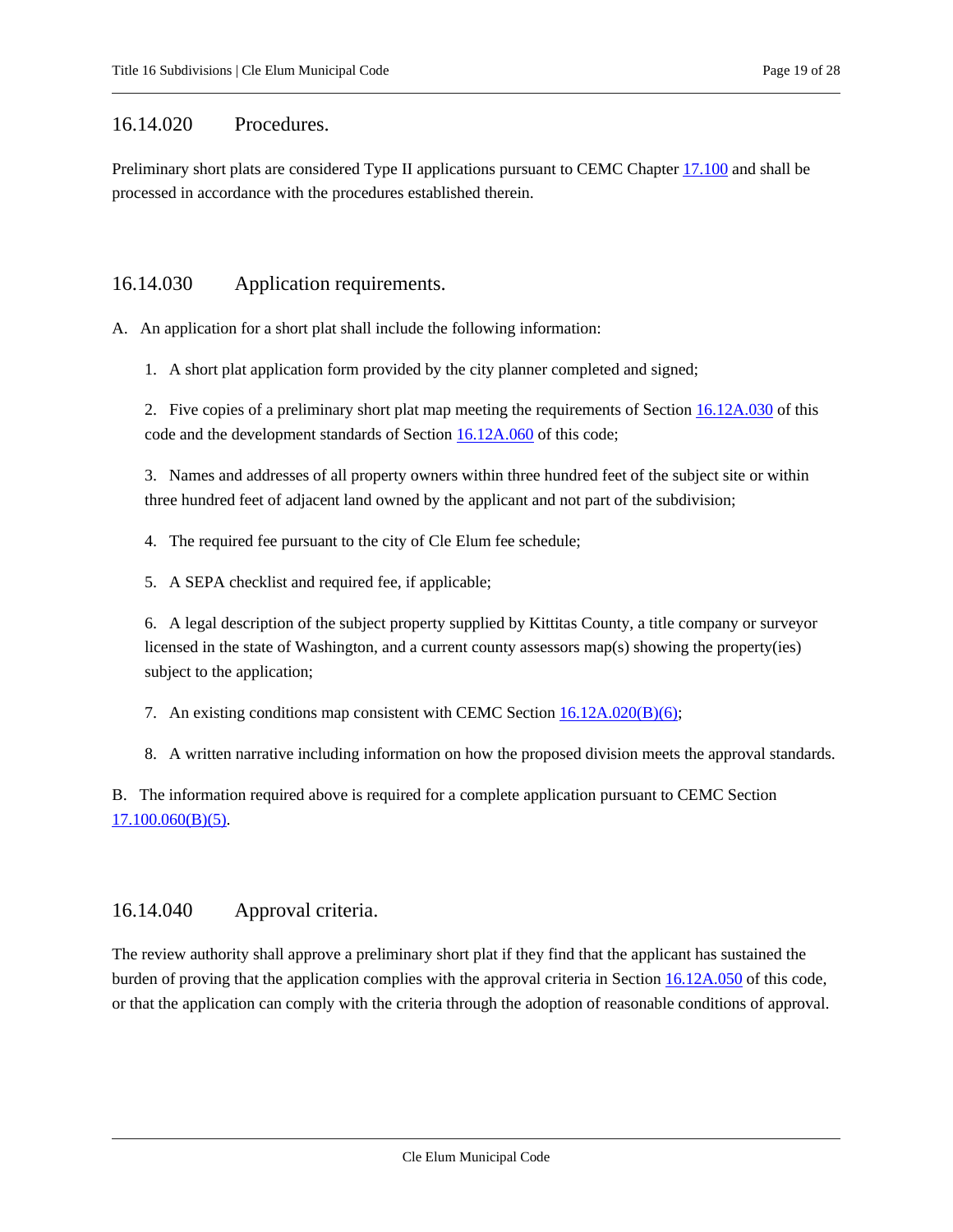## <span id="page-19-0"></span>16.14.050 Limitations on further division.

As provided in RC[W 58.17.060,](https://cleelum.municipal.codes/WA/RCW/58.17.060) a lot that is created by short plat shall not be further divided by short platting for a period of five years, except that when the division contains less than four lots, further division may be made by short plat to create up to four total lots with the original short plat boundaries. Any further division shall be processed as a subdivision. However, any revision of the lot lines of an approved short subdivision in which the total number of lots is not increased, shall not be considered a further division and shall be approved or disapproved in the manner prescribed by Chapter [16.40](#page-23-0) of this code.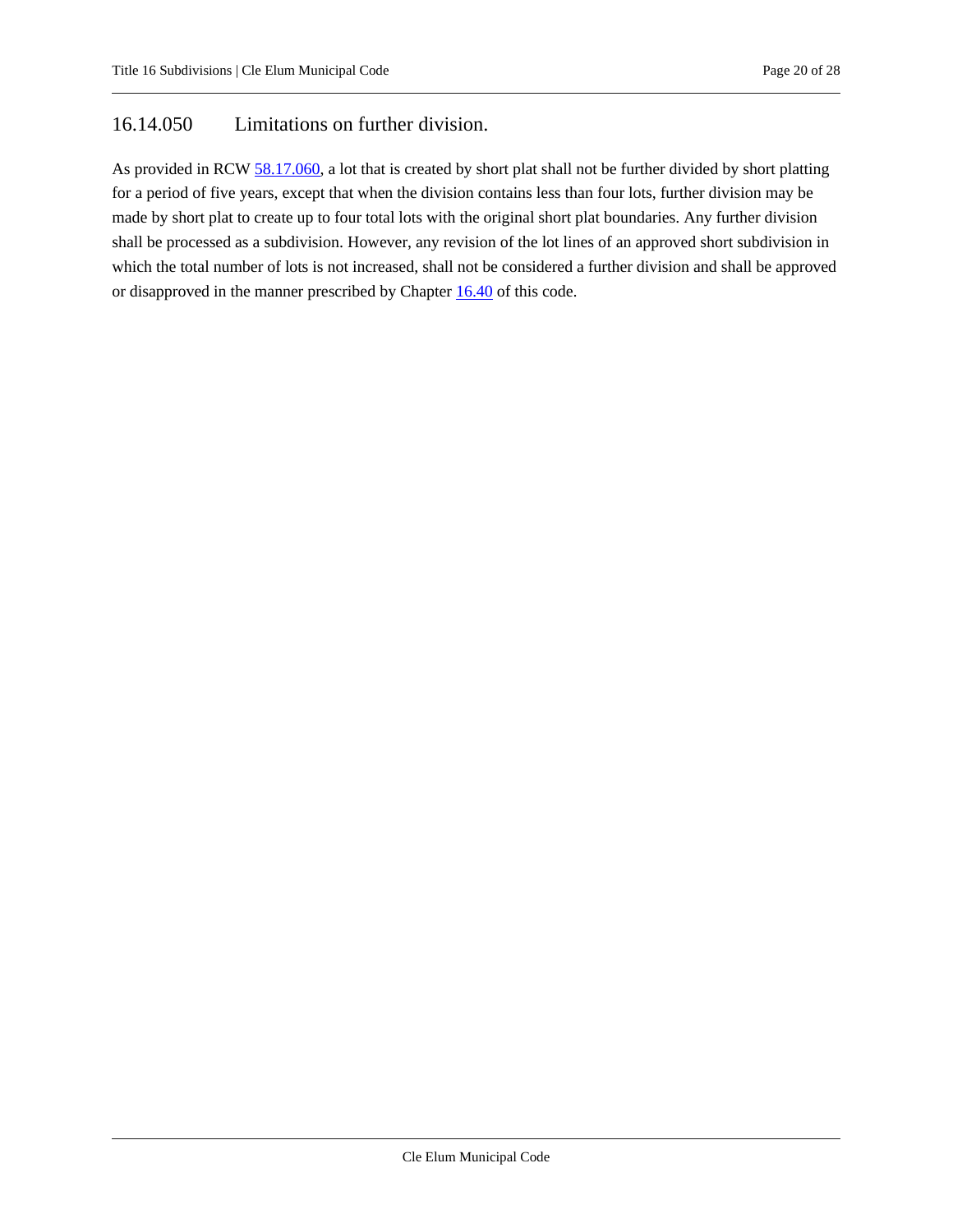# Chapter 16.30 FINAL PLATS

#### <span id="page-20-0"></span>Sections:

| 16.30.010 | Required.                         |
|-----------|-----------------------------------|
| 16.30.020 | Application requirements.         |
| 16.30.030 | Survey and improvement standards. |
| 16.30.040 | Final plat procedures.            |

## <span id="page-20-1"></span>16.30.010 Required.

<span id="page-20-2"></span>A final plat is required for all subdivisions and short plats to finalize the land division.

## 16.30.020 Application requirements.

A. Applications for final plat approval shall be filed with the city of Cle Elum.

B. Applications for final plats shall include the necessary fee established by the city of Cle Elum fee schedule and the following information:

- 1. Name of the subdivision or short plat;
- 2. Date;
- 3. Acreage;
- 4. Number of lots;
- 5. Zoning designation;
- 6. Name, address, phone number and signature of the applicant and/or property owner;
- 7. The decision document from the city on the preliminary plat or short plat.
- C. A mylar, a sepia and three paper copies of the final plat map shall be provided that includes the following:
	- 1. Subdivision name which shall not be the same as any other subdivision in the county;
	- 2. Legend;
	- 3. Scale, including graphic scale, north arrow and basis of bearings;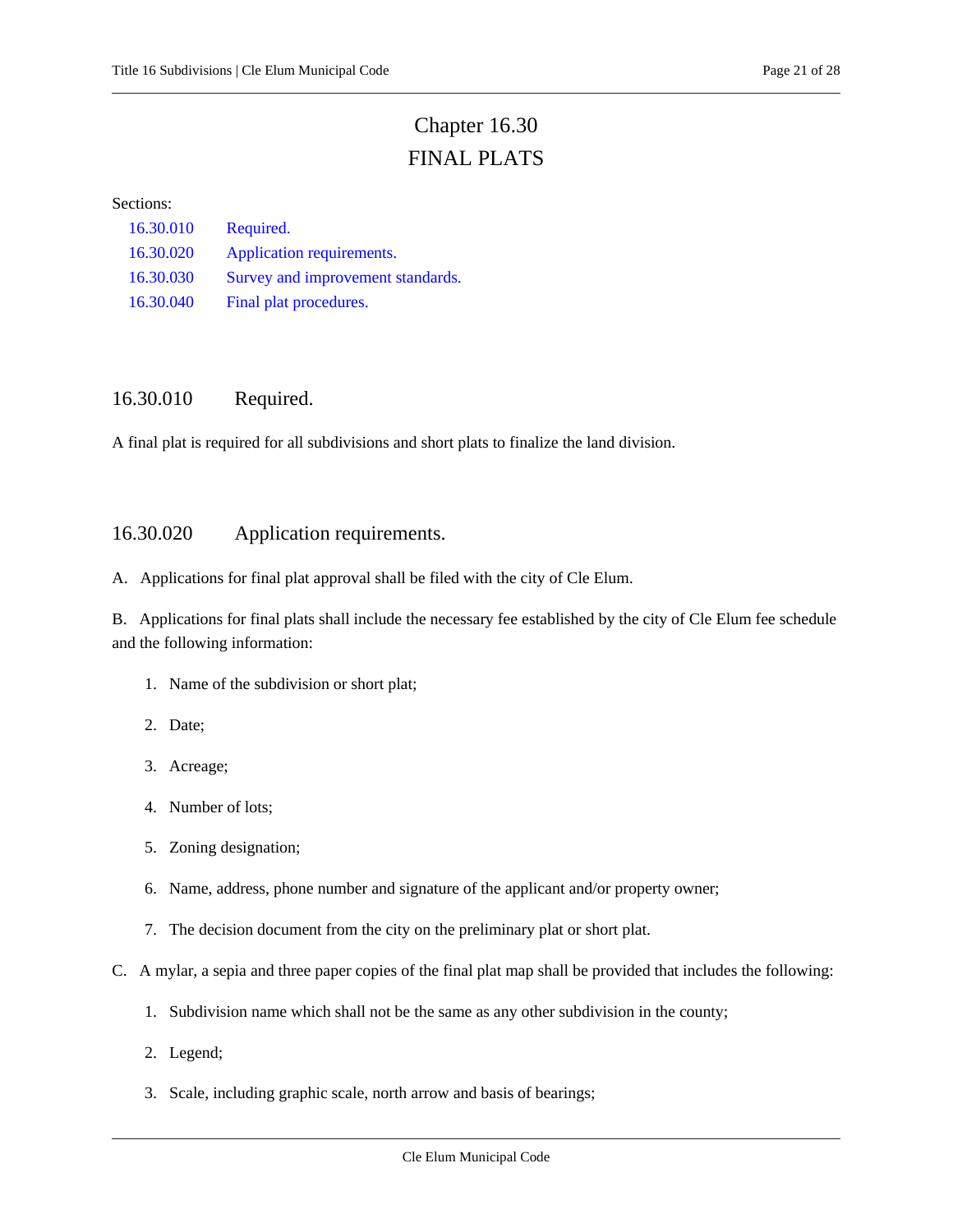- 5. Boundary survey;
- 6. Lot, block, and street right-of-way and centerline dimensions;
- 7. Street names (to be approved or determined by city);
- 8. Areas to be dedicated;
- 9. Surveyor's certificate, stamp, date and signature;

10. Signature blocks for the following: city engineer, county auditor, mayor, county assessor, county health department and city planning director;

- 11. Private easements;
- 12. Utility easements;
- 13. Any required notes;

14. Other information necessary to show compliance with the preliminary plat such as restrictions on access.

D. A legal description of the boundary that has been certified by the land surveyor, with seal and signature as being accurate description of the lands actually surveyed shall be provided.

E. A plat certification, including any dedications, consistent with RCW [58.17.165](https://cleelum.municipal.codes/WA/RCW/58.17.165) shall be submitted.

F. A certificate of title shall be provided.

G. Restrictions, notes, covenants, and/or binding agreements as required by code, preliminary approval or SEPA shall be provided.

<span id="page-21-0"></span>H. A treasurer's certification shall be submitted.

## 16.30.030 Survey and improvement standards.

A. Final plans, specifications, profiles for all required public improvements shall be provided in a manner acceptable to the public works director. Improvements shall conform to adopted city standards or other standards specified by the public works director. Plans shall be stamped and signed by a professional engineer licensed and registered in the state of Washington.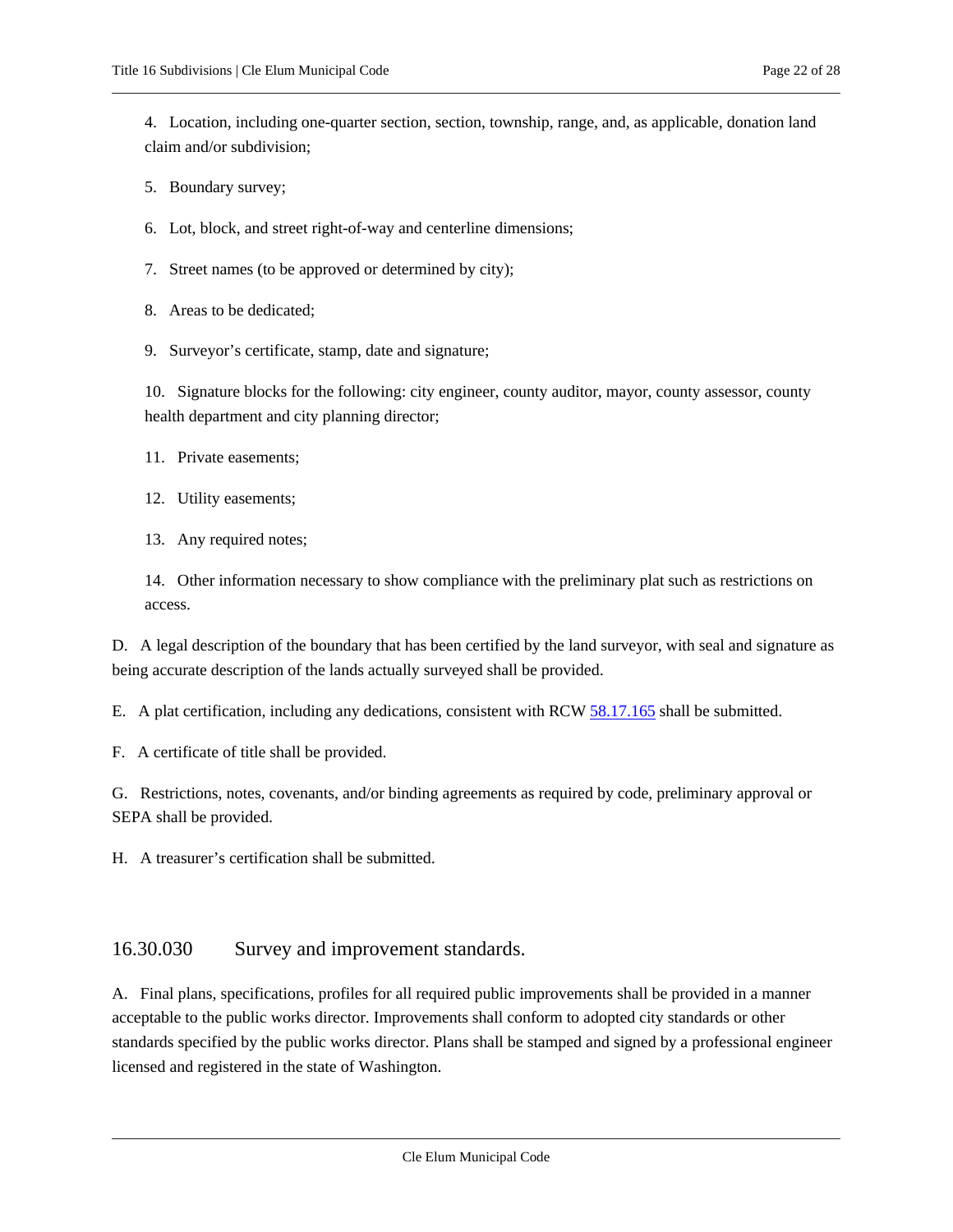B. *Survey Certificate.* The survey and preparation of final plats shall be made by or under the supervision of a registered land surveyor who shall certify on the final plat that it is a true and accurate representation of the lands actually surveyed. The certification shall include that all required monuments have been set and that all lot corners have been staked on the ground consistent with the final plat. All surveys shall conform to standard practices and principles of land surveying as outlined in Chapter [58.09](https://cleelum.municipal.codes/WA/RCW/58.09) RCW.

## <span id="page-22-0"></span>16.30.040 Final plat procedures.

A. *Filing Period.* An application for final plat containing all of the required items shall be made within five years of the date of preliminary plat approval.

B. *Administrative Review.* The planning director shall review the proposed final plat for conformance with the preliminary plat approval by the city council. Upon approval, the director shall then forward the plans to the city engineer for review of the final plat and public improvement plans. Upon approval of the city engineer the director may authorize construction of the required improvements prior to final plat approval. Prior to filing the final plat for council action, the planning director shall make a determination that:

1. The final plat meets all approval requirements of the preliminary plat approval, this title, and state law;

2. The proposed final plat contains all of the necessary information;

3. A title insurance report confirms that the title of the land in the proposed subdivision is vested in the name of the owners having a title interest and whose signatures appear on the plat certificate;

4. The necessary public improvements have been installed consistent with the approved engineering plans and meeting of the city requirements and/or the developer has provided any required surety in a form acceptable to the city in an amount consistent with the required improvements.

C. *Bonding.* All required public improvements shall be made prior to final plat approval, unless a surety in an amount acceptable to the city is made. As provided by RCW [58.17.130,](https://cleelum.municipal.codes/WA/RCW/58.17.130) necessary improvements not completed prior to council approval of the final plat shall post a bond equal to one hundred fifty percent of the estimated cost of completion as approved by the city engineer. Improvements that may be bonded are limited to sidewalks, landscaping, street lighting and final pavement lifts.

D. *Council Action.* The council shall review the plat within thirty days of receiving an application and determine if the conditions of the preliminary plat approval have been met and that any required bonding is adequate to assure complete of the required improvements that have not been completed and accepted by the city.

E. *Certification and Recording.* Upon approval, the council shall certify its acceptance by authorizing the mayor to sign the plat. The director shall have the final plat recorded with county auditor.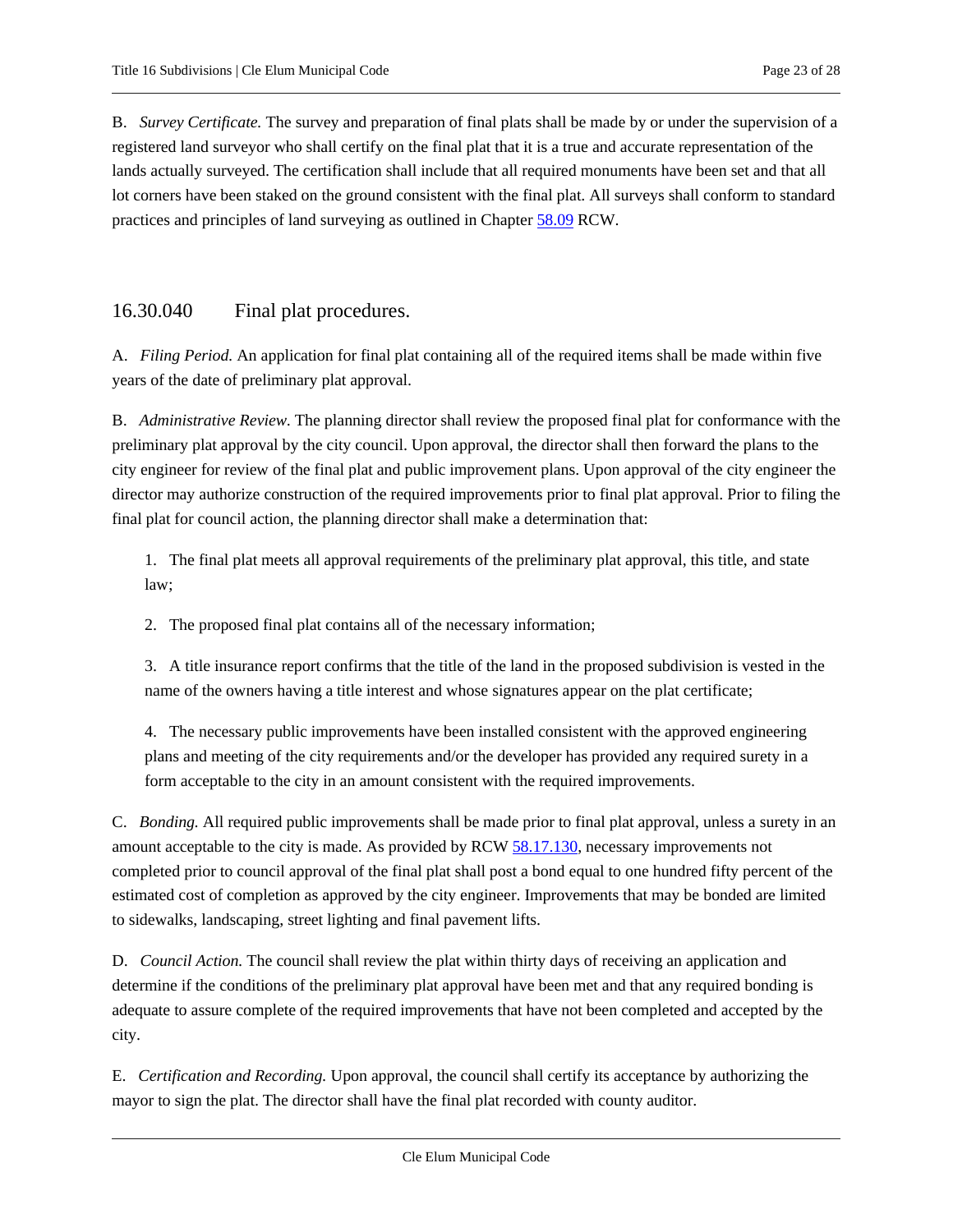## Chapter 16.40 BOUNDARY LINE ADJUSTMENTS

#### <span id="page-23-0"></span>Sections:

| 16.40.010 | Review required.          |
|-----------|---------------------------|
| 16.40.020 | Application requirements. |
| 16.40.030 | Procedures.               |
| 16.40.040 | Criteria.                 |

## <span id="page-23-1"></span>16.40.010 Review required.

<span id="page-23-2"></span>Boundary line adjustment shall not be made without review and approval consistent with this chapter.

## 16.40.020 Application requirements.

Applications for boundary line adjustments shall submit the following information:

- A. Written authorization from all property owners involved;
- B. The assessors tax identification numbers of the parcels involved;
- C. The existing legal descriptions of the parcels involved;
- D. The existing dimensions and acreage of the parcels involved;
- E. The proposed dimension and acreage of the parcels involved;

F. A copy of the assessors quarter section map clearly identifying the parcels subject to the application;

G. A survey or graphic representation of the proposed adjustment. A survey may be required at the discretion of the director if the proposed adjustment is complex;

<span id="page-23-3"></span>H. The applicable fee as set forth by resolution of the city council.

## 16.40.030 Procedures.

Boundary line adjustments are considered Type I applications pursuant to CEMC Chapter [17.100.](https://cleelum.municipal.codes/CEMC/17.100)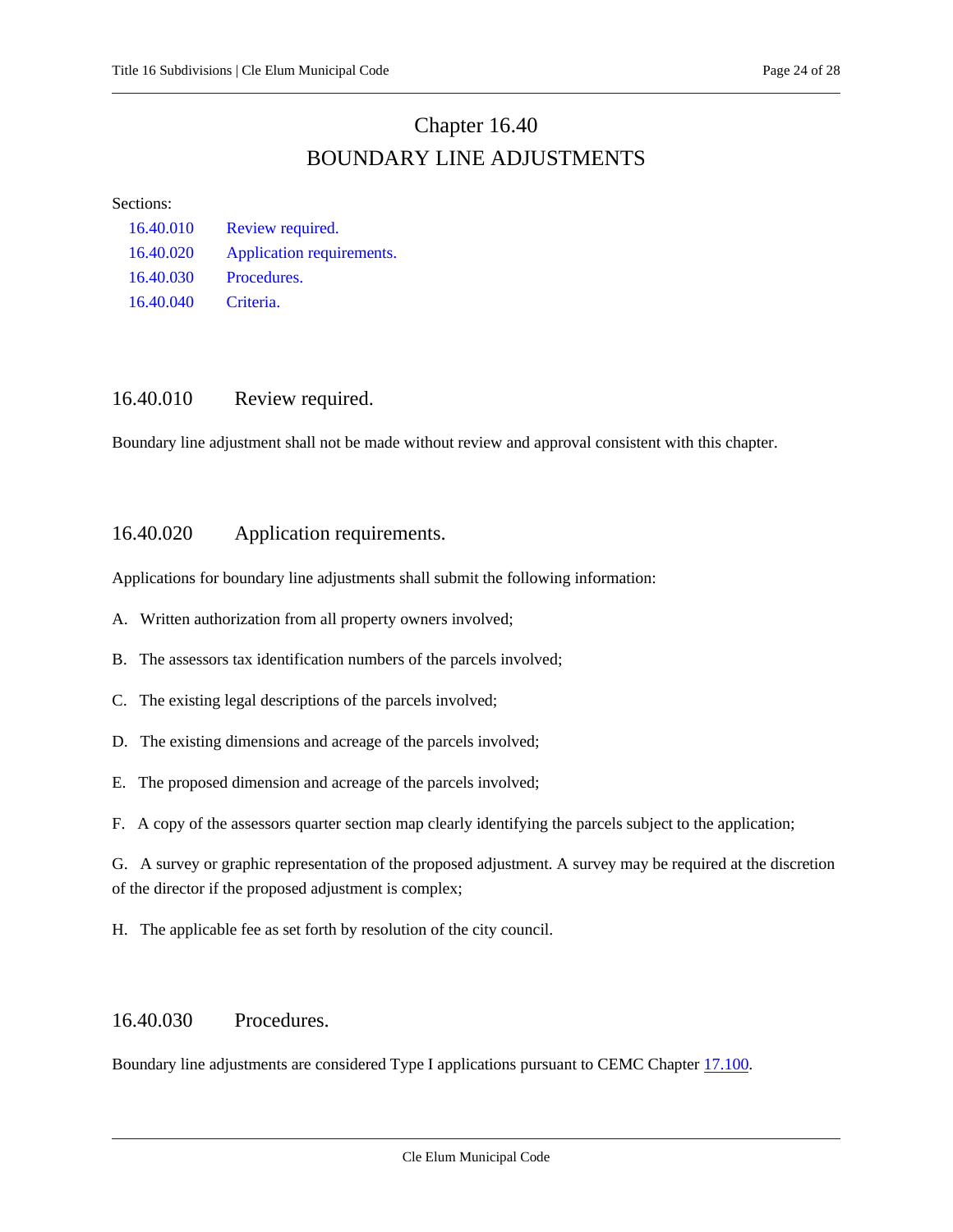## <span id="page-24-0"></span>16.40.040 Criteria.

Boundary line adjustments shall be approved if the subject parcels are existing legal lots of record and the proposed adjustment is consistent with the minimum lot size requirements of the zoning ordinance. Existing nonconforming lots may be adjusted as long as the degree of nonconformity is not increased by the adjustment. Boundary line adjustment may not cause the violation of any ordinance standards such as setbacks, maximum lot coverage or density.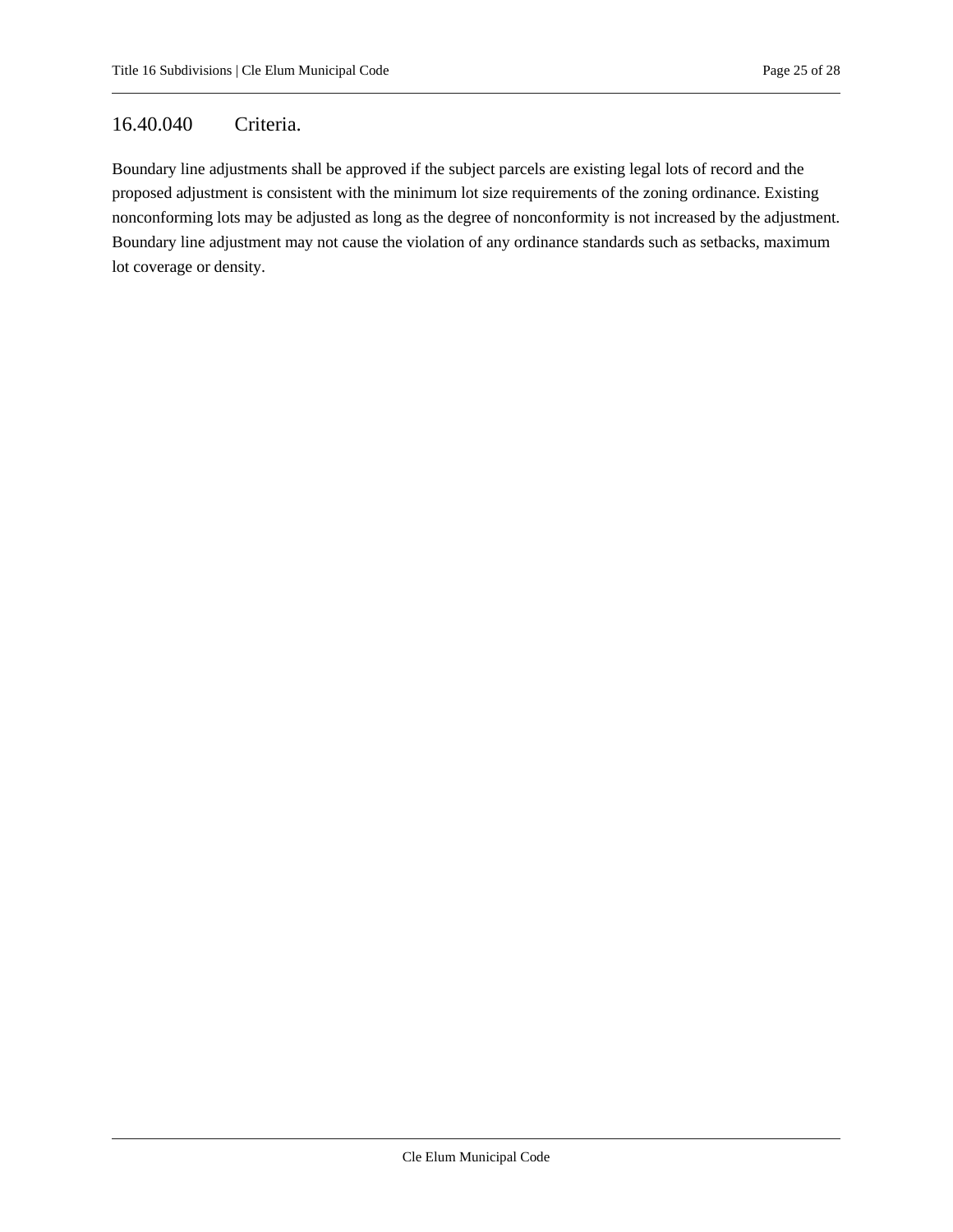# Chapter 16.46 BINDING SITE PLANS

#### <span id="page-25-0"></span>Sections:

| 16.46.010 | Purpose.                                                 |
|-----------|----------------------------------------------------------|
| 16.46.020 | Applicability.                                           |
| 16.46.030 | Binding site plan.                                       |
| 16.46.040 | Application requirements.                                |
| 16.46.050 | Review procedures.                                       |
| 16.46.060 | Approval criteria.                                       |
| 16.46.070 | Approval periods.                                        |
| 16.46.080 | Alteration or vacation of an approved binding site plan. |

## <span id="page-25-1"></span>16.46.010 Purpose.

The purpose of this chapter is to provide an alternative method of land division for commercial and industrial properties and condominiums as provided in RCW [58.17.035.](https://cleelum.municipal.codes/WA/RCW/58.17.035) A binding site plan allows for the division of land for a specific use and a specific location through the approval of a site plan and the recording of a survey.

## <span id="page-25-2"></span>16.46.020 Applicability.

This chapter is applicable to the development and division of lands for commercial or industrial use within the general commercial, downtown commercial, entryway commercial, industrial and public reserve district and the development of condominiums authorized by RCW Chapter [64.34.](https://cleelum.municipal.codes/WA/RCW/64.34)

## <span id="page-25-3"></span>16.46.030 Binding site plan.

A binding site plan shall consist of an approved site plan that establishes the use and location of all structures and lands and a record of survey showing the location of all structures and divisions of land.

## <span id="page-25-4"></span>16.46.040 Application requirements.

A binding site plan application shall consist of the information specified in CEMC Chapter [17.76,](https://cleelum.municipal.codes/CEMC/17.76) Site and Design Review. The submitted site plan shall include the proposed location and dimensions of all proposed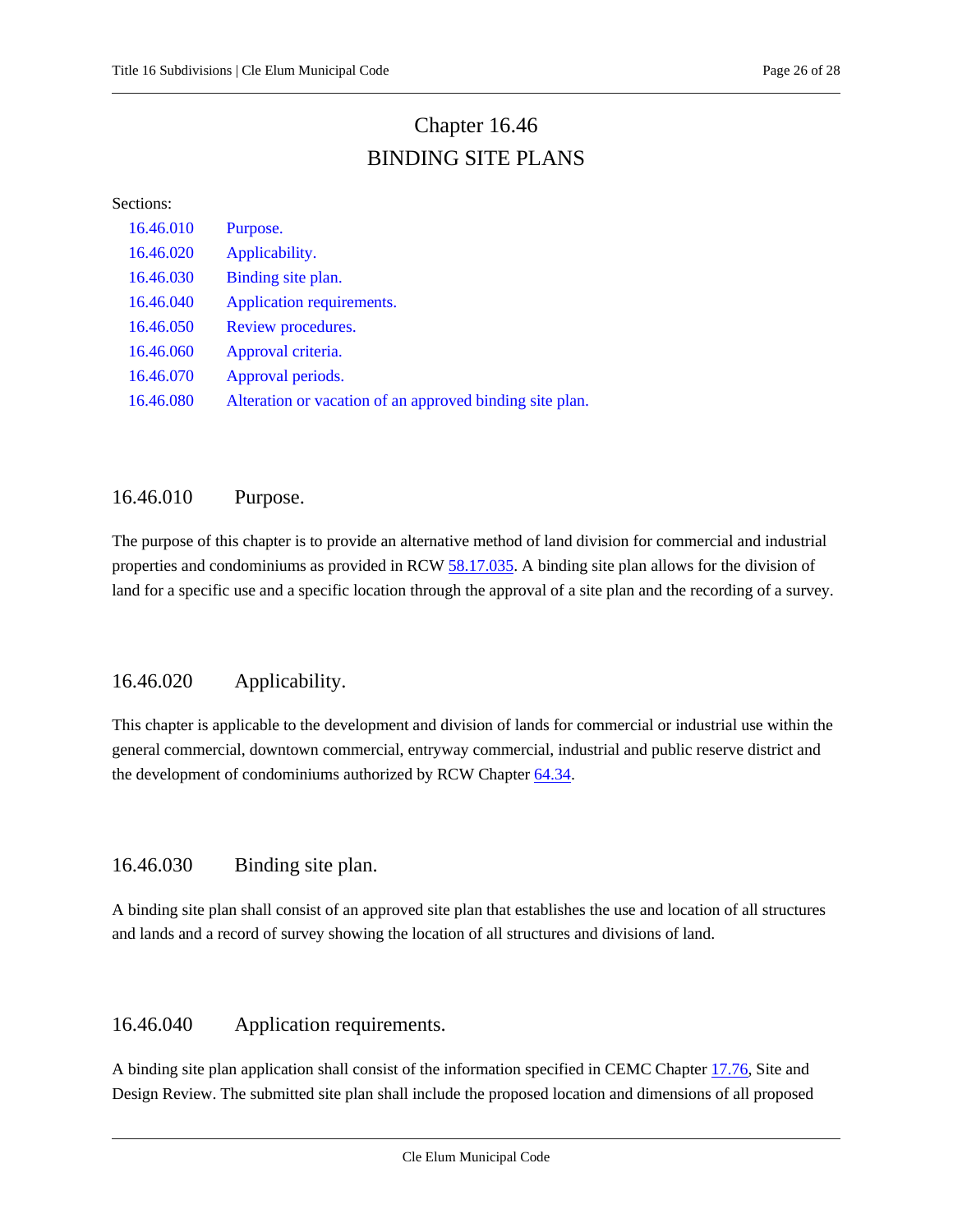lots, tracts or parcels. The application shall include the following materials unless waived by the planning director, as well as all application materials required as a result of the pre-design meeting:

A. Written narrative description of uses, types of structures proposed, hours of operation, abutting properties, proposed access, frequency of deliveries, and construction schedule, including any proposed phasing of development;

B. Three copies of an existing conditions site plan containing the information set forth in CEMC Section [17.100.090;](https://cleelum.municipal.codes/CEMC/17.100.090)

C. Three copies of a site plan drawn to a minimum scale of one inch equals two hundred feet on a sheet no larger than twenty-four inches by thirty-six inches and including one reduced size copy no larger than legal size. The site plan shall contain the following information: the subject property boundaries, dimensions and size, location, dimensions and height of all proposed structures, location of building accesses, proposed uses of structures and properties, proposed setbacks, proposed phasing, proposed landscaping, location and dimensions of vehicle and pedestrian access points and circulation routes, the location of all proposed on-site parking including provisions for handicap parking, any easements, the location of any proposed lights, and any other proposed site improvements;

- D. Three copies of proposed architectural elevations;
- E. Preliminary grading, erosion control and stormwater plan;
- F. Preliminary utility plan;
- G. The applicable fee as set forth by resolution of the city council; and
- <span id="page-26-0"></span>H. Any other items that are necessary to review the proposed development.

## 16.46.050 Review procedures.

A. Binding site plans shall be reviewed as a Type II application pursuant to CEMC Chapter [17.100.](https://cleelum.municipal.codes/CEMC/17.100)

B. Binding site plan applications will be reviewed by the planning director who also shall make a determination on the binding site plan.

C. The survey and site plan shall become effective only upon recording with the Kittitas County auditor. The lots, tracts or parcels created through this process are legal lots of record provided they are consistent with recorded binding site plan.